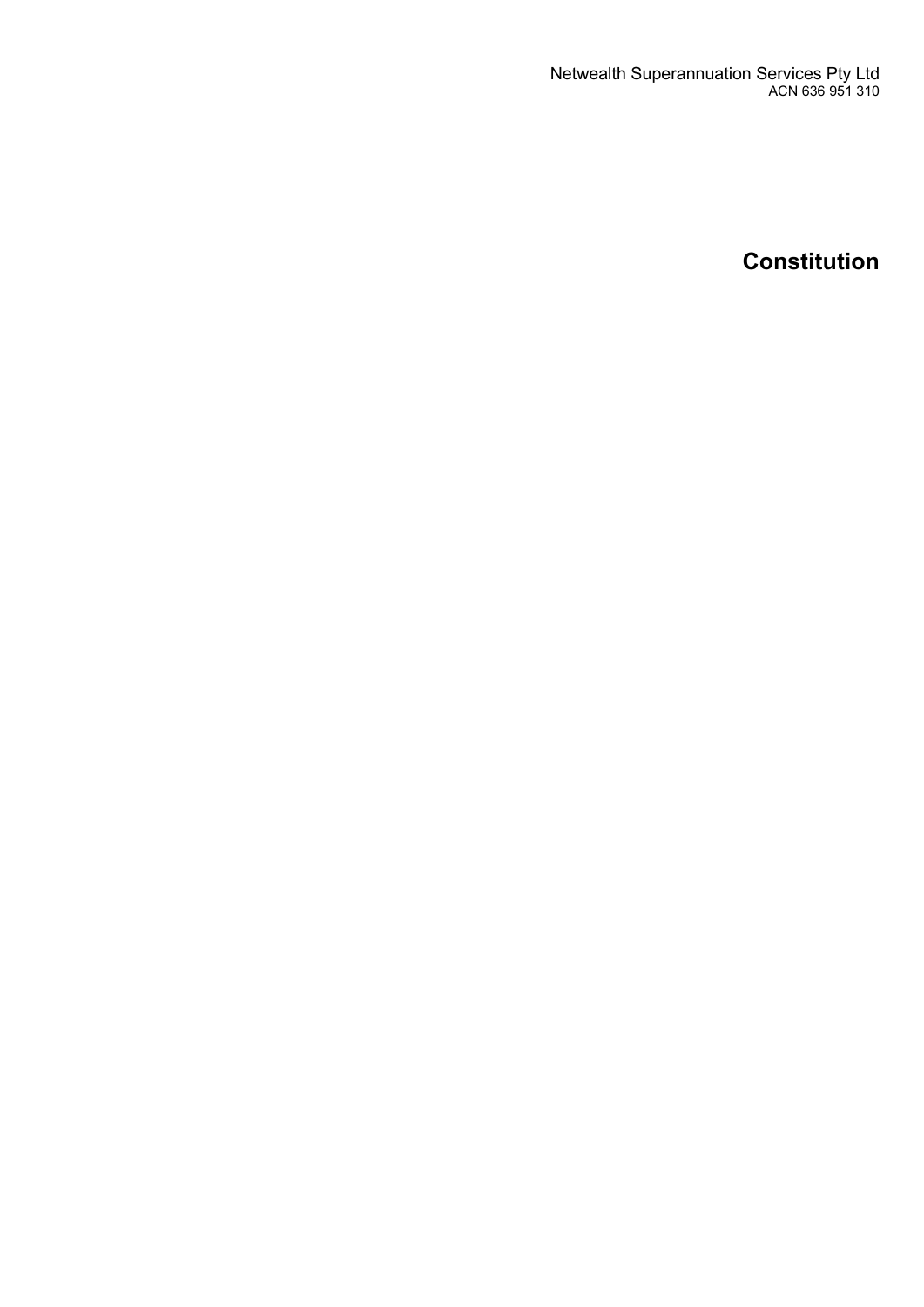## **TABLE OF CONTENTS**

Page no.

| 1  |              |  |  |  |  |
|----|--------------|--|--|--|--|
|    | 1.1          |  |  |  |  |
| 2  |              |  |  |  |  |
|    | 2.1<br>22    |  |  |  |  |
| 3  |              |  |  |  |  |
|    |              |  |  |  |  |
|    | 3.1<br>3.2   |  |  |  |  |
|    | 3.3          |  |  |  |  |
|    | 3.4          |  |  |  |  |
|    | 3.5          |  |  |  |  |
|    | 3.6          |  |  |  |  |
|    | 3.7          |  |  |  |  |
|    | 3.8          |  |  |  |  |
|    | 3.9          |  |  |  |  |
| 4  | Lien         |  |  |  |  |
|    | 4.1          |  |  |  |  |
|    | 4.2          |  |  |  |  |
|    | 4.3          |  |  |  |  |
|    | 4.4          |  |  |  |  |
| 5  |              |  |  |  |  |
|    | 5.1          |  |  |  |  |
|    | 5.2          |  |  |  |  |
|    | 5.3          |  |  |  |  |
|    | 5.4<br>5.5   |  |  |  |  |
|    | 5.6          |  |  |  |  |
|    | 5.7          |  |  |  |  |
| 6  |              |  |  |  |  |
|    | 6.1          |  |  |  |  |
|    | 6.2          |  |  |  |  |
|    | 6.3          |  |  |  |  |
|    |              |  |  |  |  |
|    | 6.4          |  |  |  |  |
|    | 6.5          |  |  |  |  |
| 7  |              |  |  |  |  |
|    | 7.1          |  |  |  |  |
|    | 7.2          |  |  |  |  |
|    | 7.3          |  |  |  |  |
|    | 7.4          |  |  |  |  |
| 8  |              |  |  |  |  |
|    | 8.1          |  |  |  |  |
|    | 8.2          |  |  |  |  |
|    | 8.3          |  |  |  |  |
|    | 8.4          |  |  |  |  |
|    | 8.5<br>8.6   |  |  |  |  |
|    | 8.7          |  |  |  |  |
|    | 8.8          |  |  |  |  |
| 9  |              |  |  |  |  |
|    | 9.1          |  |  |  |  |
|    | 9.2          |  |  |  |  |
|    | 9.3          |  |  |  |  |
| 10 |              |  |  |  |  |
|    | 10.1         |  |  |  |  |
|    | 10.2<br>10.3 |  |  |  |  |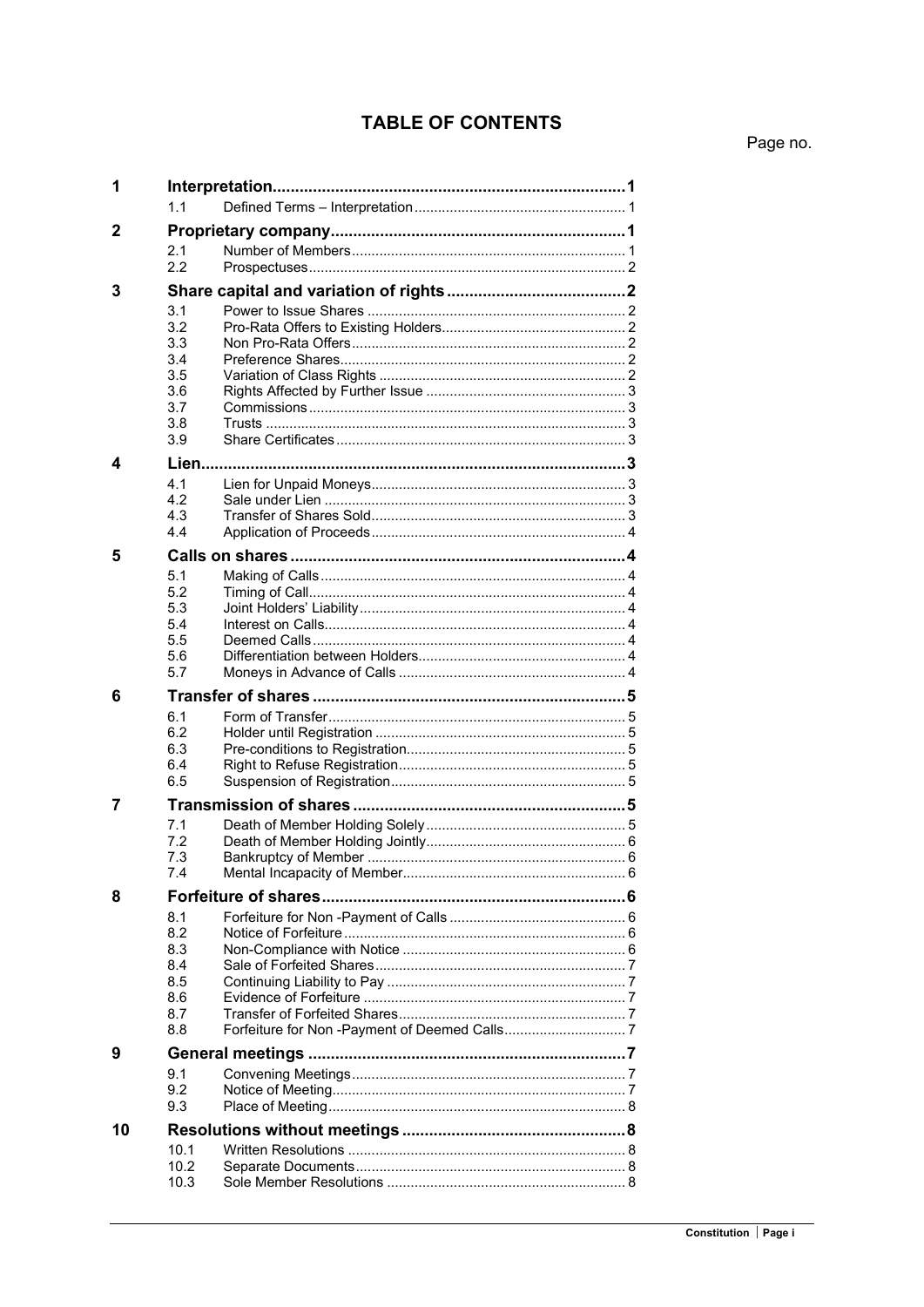| 11 |              |                                                     |  |  |  |
|----|--------------|-----------------------------------------------------|--|--|--|
|    | 11.1         |                                                     |  |  |  |
|    | 11.2         |                                                     |  |  |  |
|    | 11.3         |                                                     |  |  |  |
|    | 11.4         |                                                     |  |  |  |
|    | 11.5         |                                                     |  |  |  |
|    | 11.6         |                                                     |  |  |  |
|    | 11.7<br>11.8 |                                                     |  |  |  |
|    | 11.9         |                                                     |  |  |  |
|    | 11.10        |                                                     |  |  |  |
|    | 11.11        |                                                     |  |  |  |
|    | 11.12        |                                                     |  |  |  |
|    | 11.13        |                                                     |  |  |  |
|    | 11.14        |                                                     |  |  |  |
|    | 11.15        |                                                     |  |  |  |
| 12 |              |                                                     |  |  |  |
|    | 12.1         |                                                     |  |  |  |
|    | 12.2         |                                                     |  |  |  |
|    | 12.3         |                                                     |  |  |  |
|    | 12.4         |                                                     |  |  |  |
| 13 |              |                                                     |  |  |  |
|    | 13.1         |                                                     |  |  |  |
|    | 13.2         |                                                     |  |  |  |
|    | 13.3         |                                                     |  |  |  |
|    | 13.4         | Appointment and Removal of Directors by Company  12 |  |  |  |
|    | 13.5         |                                                     |  |  |  |
|    | 13.6<br>13.7 |                                                     |  |  |  |
|    | 13.8         | Death or Mental Incapacity of Sole Director  12     |  |  |  |
|    | 13.9         |                                                     |  |  |  |
| 14 |              |                                                     |  |  |  |
|    |              |                                                     |  |  |  |
|    |              |                                                     |  |  |  |
|    | 14.1         |                                                     |  |  |  |
|    | 14.2<br>14.3 |                                                     |  |  |  |
|    | 14.4         |                                                     |  |  |  |
|    | 14.5         |                                                     |  |  |  |
|    | 14.6         |                                                     |  |  |  |
|    | 14.7         |                                                     |  |  |  |
| 15 |              |                                                     |  |  |  |
|    | 15.1         |                                                     |  |  |  |
|    | 15.2         |                                                     |  |  |  |
|    | 15.3         |                                                     |  |  |  |
|    | 15.4         |                                                     |  |  |  |
|    | 15.5         |                                                     |  |  |  |
|    | 15.6         |                                                     |  |  |  |
|    | 15.7         |                                                     |  |  |  |
|    | 15.8<br>15.9 |                                                     |  |  |  |
|    | 15.10        |                                                     |  |  |  |
|    | 15.11        |                                                     |  |  |  |
|    | 15.12        |                                                     |  |  |  |
|    | 15.13        |                                                     |  |  |  |
|    | 15.14        |                                                     |  |  |  |
|    | 15.15        |                                                     |  |  |  |
|    | 15.16        |                                                     |  |  |  |
|    | 15.17        |                                                     |  |  |  |
| 16 |              |                                                     |  |  |  |
|    | 16.1         |                                                     |  |  |  |
|    | 16.2         |                                                     |  |  |  |
|    | 16.3<br>16.4 |                                                     |  |  |  |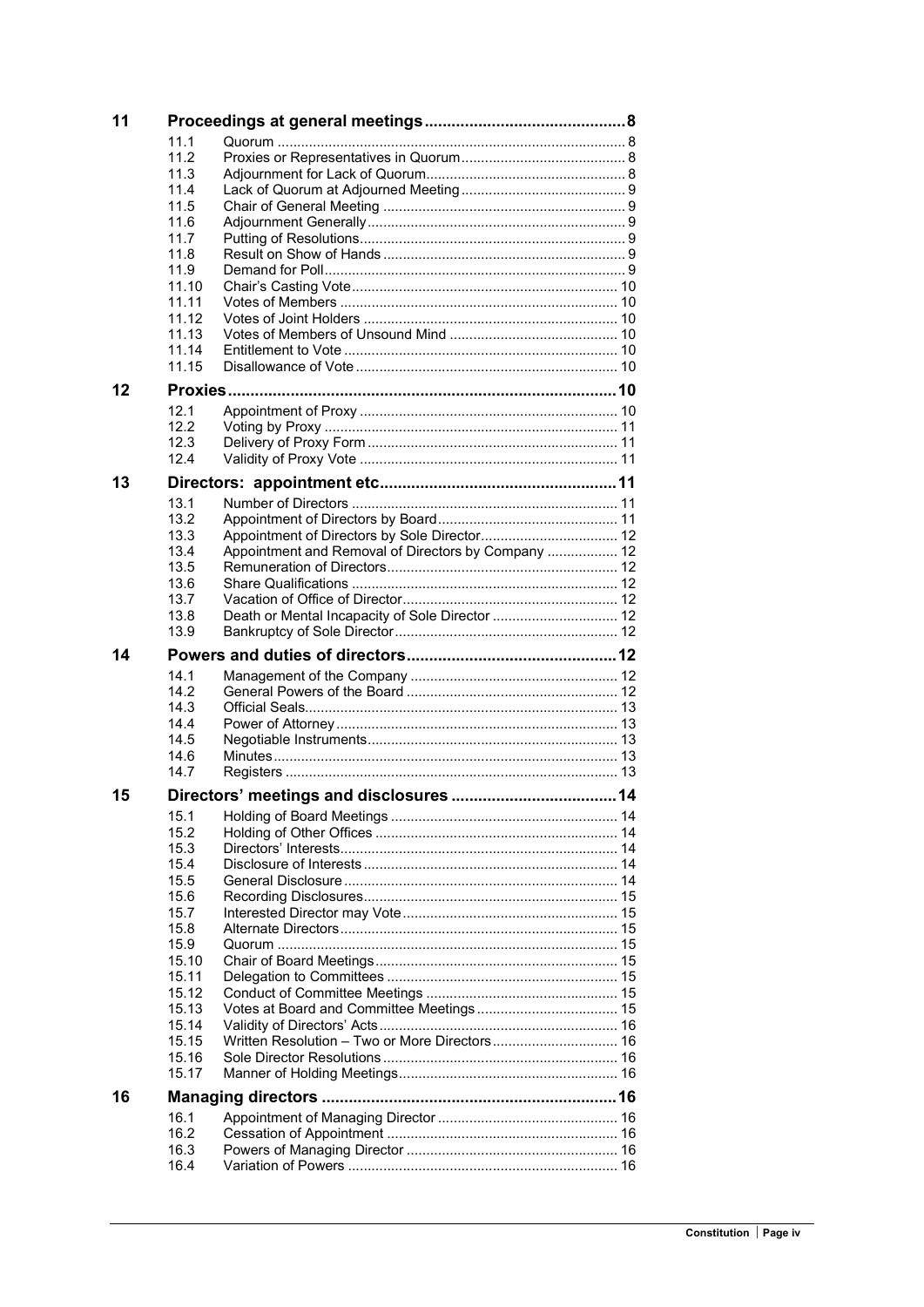| 17 |                 |                                                   |  |  |  |
|----|-----------------|---------------------------------------------------|--|--|--|
|    | 17 <sub>1</sub> |                                                   |  |  |  |
| 18 |                 |                                                   |  |  |  |
|    | 18.1            |                                                   |  |  |  |
| 19 |                 |                                                   |  |  |  |
|    | 19.1            |                                                   |  |  |  |
|    | 19.2<br>19.3    |                                                   |  |  |  |
|    | 19.4            |                                                   |  |  |  |
| 20 |                 |                                                   |  |  |  |
|    | 20.1            |                                                   |  |  |  |
|    | 20.2            |                                                   |  |  |  |
| 21 |                 |                                                   |  |  |  |
|    | 21.1            |                                                   |  |  |  |
|    | 21.2            |                                                   |  |  |  |
|    | 21.3<br>21.4    |                                                   |  |  |  |
|    | 21.5            |                                                   |  |  |  |
|    | 21.6            | Operational Risk Financial Requirement Reserve 18 |  |  |  |
|    | 21.7<br>21.8    |                                                   |  |  |  |
|    | 21.9            |                                                   |  |  |  |
|    | 21.10           |                                                   |  |  |  |
| 22 |                 |                                                   |  |  |  |
|    | 22.1            |                                                   |  |  |  |
|    | 22.2            |                                                   |  |  |  |
| 23 |                 |                                                   |  |  |  |
|    | 23.1<br>23.2    |                                                   |  |  |  |
|    |                 |                                                   |  |  |  |
| 24 | 24.1            |                                                   |  |  |  |
|    | 24.2            |                                                   |  |  |  |
|    | 24.3            |                                                   |  |  |  |
|    | 24.4            |                                                   |  |  |  |
| 25 |                 |                                                   |  |  |  |
|    | 25.1            |                                                   |  |  |  |
| 26 |                 |                                                   |  |  |  |
|    | 26.1            |                                                   |  |  |  |
| 27 |                 |                                                   |  |  |  |
|    | 27.1            |                                                   |  |  |  |
|    | 27.2            |                                                   |  |  |  |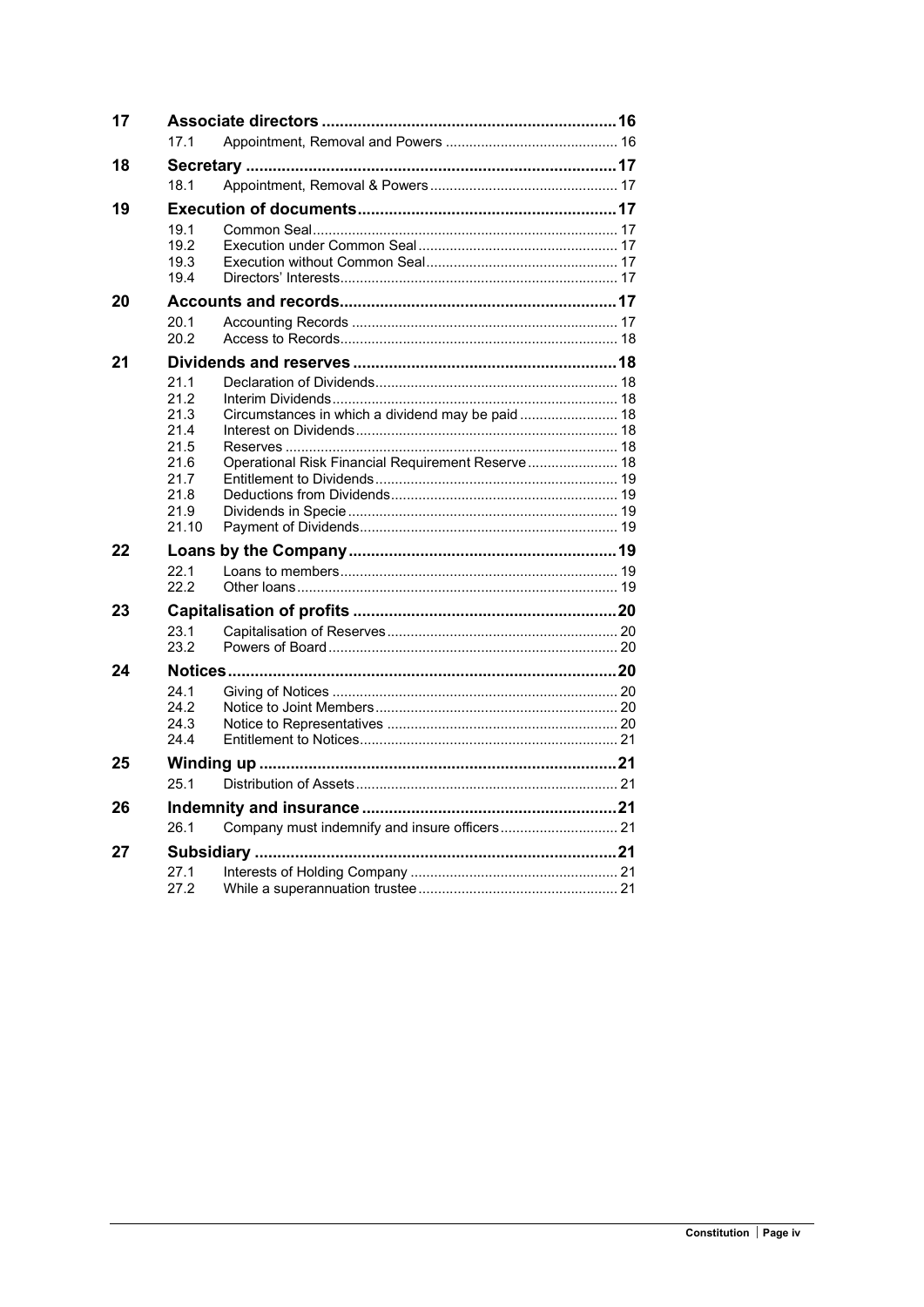# Constitution

## Netwealth Superannuation Services Pty Ltd ACN 636 951 310 ("Company'')

### 1 Interpretation

### 1.1 Defined Terms – Interpretation

In this Constitution:

(a) "Act" means the Corporations Act 2001 (Cth);

"Company" means the company to which this constitution relates;

"Board" means the director or directors of the Company acting as a body and where the Company has only one director means that director;

"Business Day" means a day that is not a Saturday, a Sunday or a public holiday or bank holiday in a place concerned;

"Company Secretary" means any person appointed to perform the duties of a company secretary of the Company;

"Operational Risk Ordinary Share" means a share in the capital of the Company designed as such;

"Operational Risk Policy" means the policy adopted by the Board in relation to the Operational Risk Financial Reserve Account;

"share" means a share in the capital of the Company, and includes an Operational Risk Ordinary Share;

"State" means the State of Victoria;

- (b) section 46 of the Acts Interpretation Act 1901 (Cth) applies in relation to this constitution as if it were an instrument made by an authority under a power conferred by the Corporations Act 2001 (Cth) as in force on the day on which this constitution becomes binding on the Company;
- (c) unless the contrary intention appears, an expression in a provision of this constitution that deals with a matter dealt with by a particular provision of the Act has the same meaning as in that provision of the Act;
- (d) clause headings and the index are inserted for convenience only and are not to be used in the interpretation and construction of this constitution;
- (e) the replaceable rules referred to in the Act are displaced by this constitution.

### 2 Proprietary company

### 2.1 Number of Members

The Company must have no more than 50 non-employee members. For the purposes of this clause:

- $(a)$  joint holders of a share count as one person;
- (b) an employee member is a member who is an employee of the Company, or of a subsidiary of the Company, or a member who was an employee of the Company, or of a subsidiary of the Company, when they became a member; and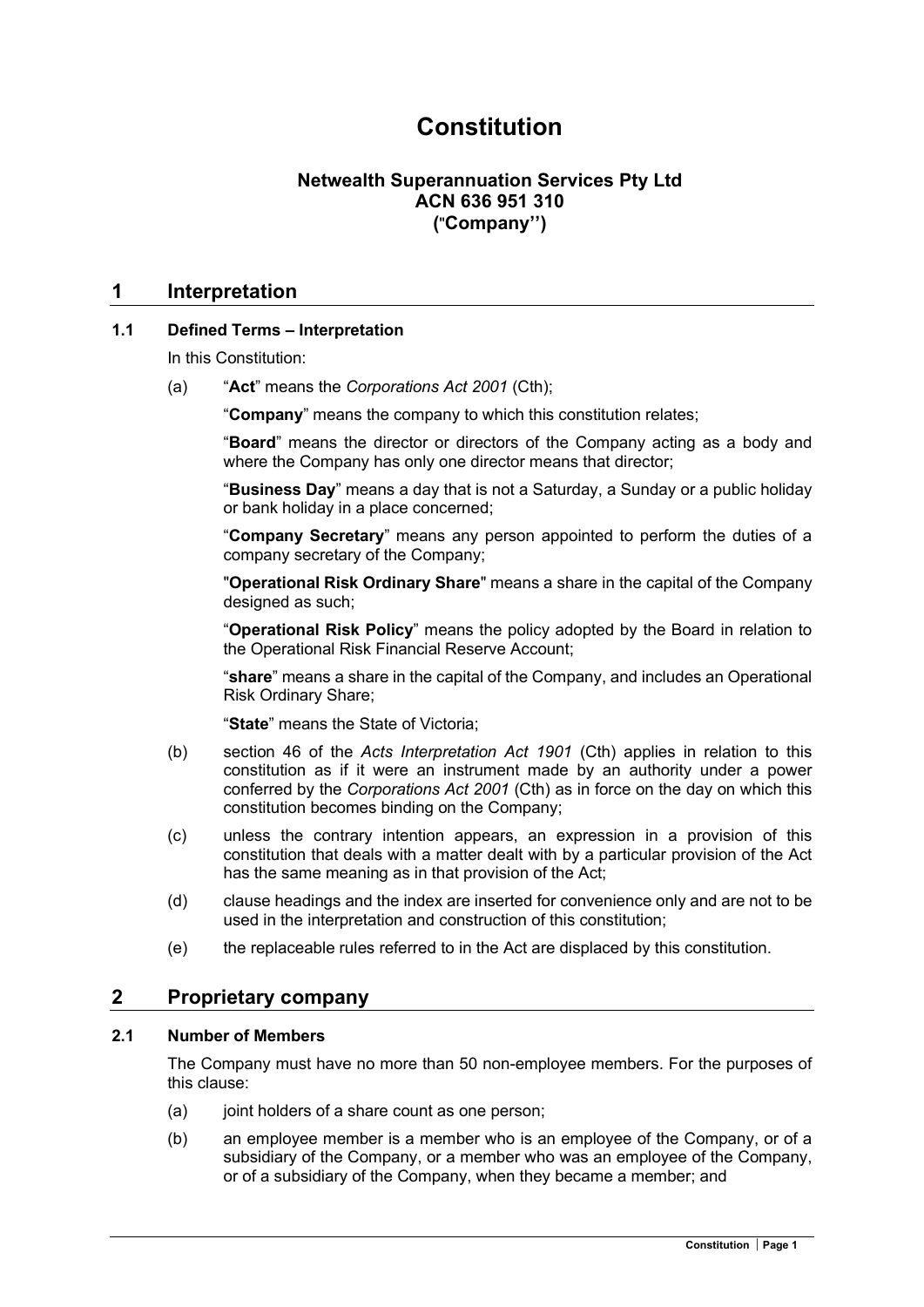(c) a person is not counted as a member if the Act provides that the person should not be counted for the purposes of determining the number of non-employee members.

### 2.2 Prospectuses

The Company must not engage in any activity that would require lodgement of a prospectus under the Act except as permitted by the Act.

### 3 Share capital and variation of rights

#### 3.1 Power to Issue Shares

Subject to the provisions of this constitution and without prejudice to any subsisting special rights previously conferred on the holders of existing shares, the unissued shares in the Company are under the control of the Board. The Board may allot or otherwise dispose of the shares to such persons on such terms and at such times and with such rights as the Board thinks fit.

### 3.2 Pro-Rata Offers to Existing Holders

Before issuing shares of a particular class, the Board must offer the shares to the existing holders of shares of that class. As far as practicable, the number of shares offered to each holder must be in proportion to the number of shares of that class that they already hold. To make the offer, the Board must give the existing holders a statement setting out the terms of the offer, including:

- (a) the number of shares offered; and
- (b) the period for which the offer will remain open.

This clause 3.2 does not apply for so long as the Company is a wholly owned subsidiary of another body corporate.

### 3.3 Non Pro-Rata Offers

The Board may issue any shares not taken up under the offer under clause 3.2 as it sees fit. The Company may by resolution passed at a general meeting authorise the Board to make a particular issue of shares without complying with clause 3.2.

### 3.4 Preference Shares

The Company has power to issue preference shares, including redeemable preference shares which are redeemable:

- (a) at a fixed time or on the happening of a particular event; or
- (b) at the Company's option; or
- (c) at the holder's option.

#### 3.5 Variation of Class Rights

If the share capital is divided into different classes of shares, the rights attached to any class (unless otherwise provided by the terms of issue of the shares of that class) may be varied or cancelled (whether or not the Company is being wound up) only by special resolution of the Company and:

- (a) by special resolution passed at a separate meeting of the class of members holding shares in the class; or
- (b) with the written consent of the members with at least 75 per cent of the votes in the class.

The provisions of this constitution relating to general meetings will apply to every such separate meeting with such changes as are necessary but so that: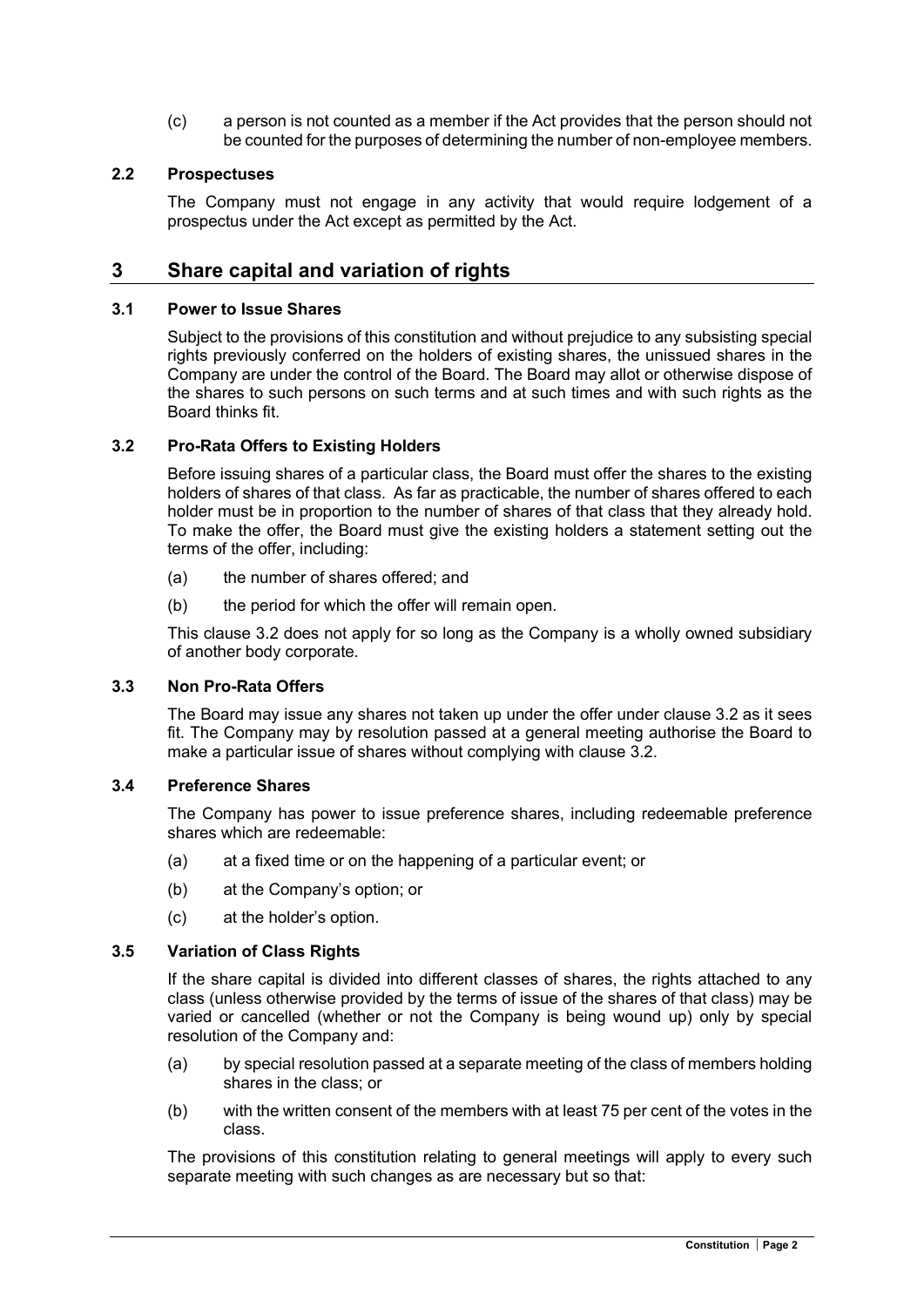- (c) the necessary quorum one or more persons together holding or representing by proxy at least one -third of the issued shares of the class; and
- (d) any holder of shares in the class present in person or by proxy or power of attorney or as representative may demand a poll.

### 3.6 Rights Affected by Further Issue

The rights conferred upon the holders of the shares of any class issued with preferred or other rights are deemed to be varied by the creation or issue of further shares ranking equally with such shares unless otherwise expressly provided by the terms of issue of shares of that class.

### 3.7 Commissions

The Company may pay brokerage or commission to a person in respect of that person or another person agreeing to take up shares in the company.

### 3.8 Trusts

No person will be recognised by the Company as holding any share upon any trust. The Company is not bound by, nor can be compelled in any w ay to recognise (even when having notice), any equitable, contingent, future or partial interest in any share or unit of a share or (except as otherwise provided by this constitution or by law) any other rights in respect of any share except an absolute right to the entirety in the registered holder.

### 3.9 Share Certificates

Every person whose name is entered as a member in the register of members is entitled without payment to receive a certificate executed by the Company in accordance with the Act. In respect of a share or shares held jointly by several persons the Company is not bound to issue more than one certificate. Delivery of a certificate for a share to one of several joint holders is sufficient delivery to all such holders.

### 4 Lien

### 4.1 Lien for Unpaid Moneys

The Company has a first and paramount lien on ever y share (not being a fully paid share) for all money (whether presently payable or not) called or payable at a fixed time in respect of that share. The Company also has a first and paramount lien on all shares (other than fully paid shares) registered in the name of a single person for all money presently payable by that person or that person's estate to the Company. The Board may at any time declare any share to be wholly or partially exempt from the provisions of this clause. The Company's lien, if any, on a share extends to all dividends payable thereon.

### 4.2 Sale under Lien

The Company may sell, in such manner as the Board thinks fit, any shares on which the Company has a lien. No sale may be made unless a sum in respect of which the lien exists is presently payable, nor until the expiration of 14 days after a written notice, stating and demanding payment of such part of the amount in respect of which the lien exists as is presently payable, has been given to the registered holder of the share, or the person entitled thereto by reason of the registered holder's death or bankruptcy.

### 4.3 Transfer of Shares Sold

To give effect to any such sale the Board may authorise some person to transfer the shares sold to the purchaser. The purchaser will be registered as the holder of the shares comprised in any such transfer. The purchaser is not bound to see to the application of the purchase money, nor will the purchaser's title to the shares be affected by any irregularity or invalidity in the proceedings in reference to the sale.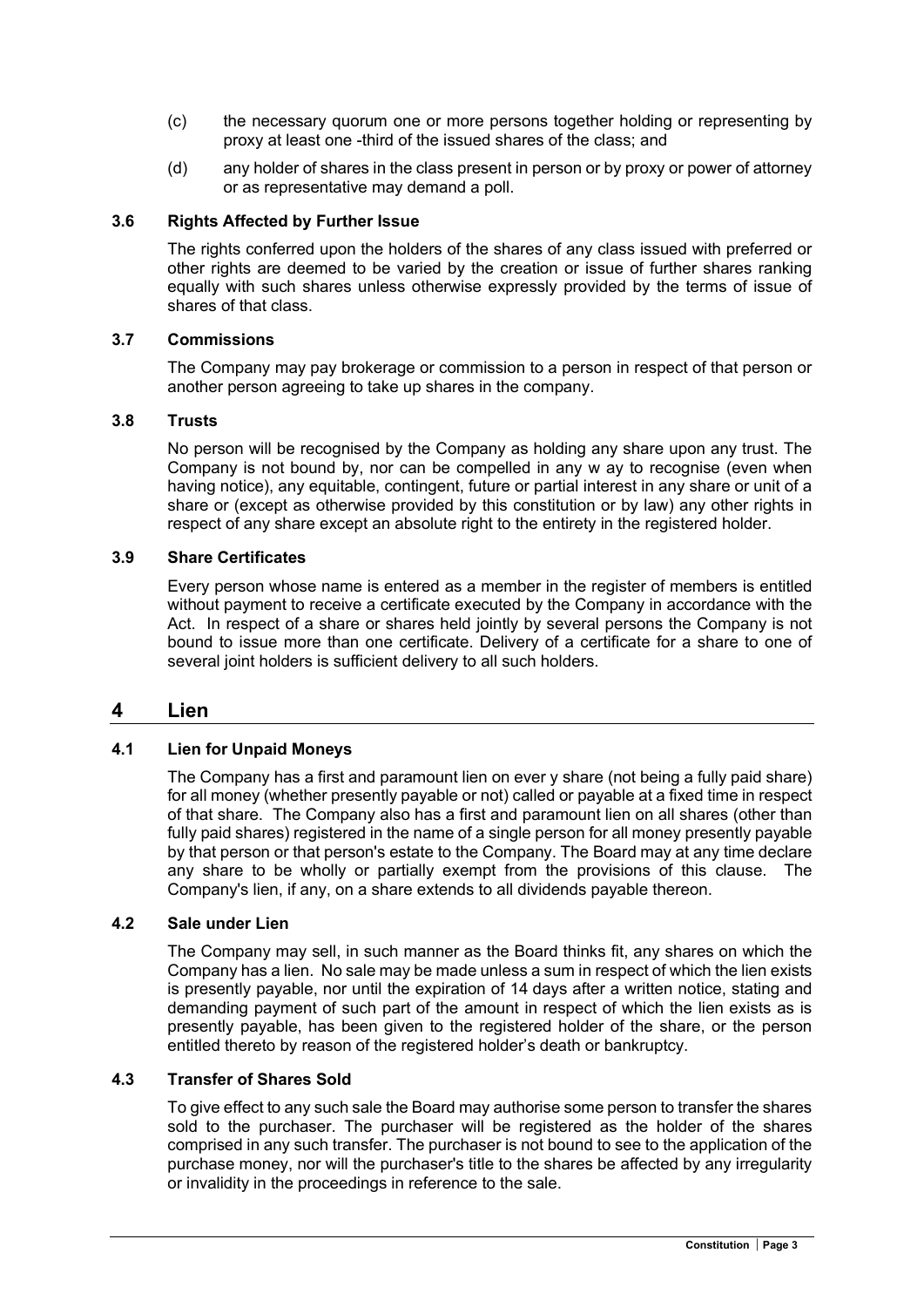### 4.4 Application of Proceeds

The proceeds of the sale will be received by the Company and applied in payment of such part of the amount in respect of which the lien exists as is presently payable. The residue, if any, will (subject to a like lien for sums not presently payable as existed upon the shares before the sale) be paid to the person entitled to the shares at the date of the sale.

### 5 Calls on shares

#### 5.1 Making of Calls

The Board may from time to time make calls upon the members in respect of any money unpaid on their shares and not by the conditions of allotment made payable at fixed times. No call will exceed one -fourth of the issue price of the share or be payable less than one month from the date fixed for the payment of the last preceding call. Each member will (subject to receiving at least 14 days' notice specifying the time or times and place of payment) pay to the Company at the time or times and place so specified the amount called. A call may be revoked or postponed as the Board may determine.

### 5.2 Timing of Call

A call is deemed to have been made at the time when the resolution of the Board authorising the call was passed and may be required to be paid by instalments.

#### 5.3 Joint Holders' Liability

The joint holders of a share are jointly and severally liable to pay all calls in respect thereof.

#### 5.4 Interest on Calls

If a sum called in respect of a share is not paid before or on the day appointed for payment, the person from whom the sum is due will pay interest on the sum from the day appointed for payment to the time of actual payment at such rate not exceeding eight per cent per annum as the Board may determine. The Board is at liberty to waive payment of that interest wholly or in part.

#### 5.5 Deemed Calls

Any sum which by the terms of issue of a share becomes payable on allotment or at any fixed date is for the purposes of this constitution deemed to be a call duly made and payable on the date on which by the terms of issue it becomes payable. In case of nonpayment all the relevant provisions of this constitution as to payment of interest and expenses, forfeiture, or otherwise apply as if the sum had become payable by virtue of a call duly made and notified.

#### 5.6 Differentiation between Holders

The Board may, on the issue of shares, differentiate between the holders as to the amount of calls to be paid and the times of payment.

#### 5.7 Moneys in Advance of Calls

The Board may receive from any member all or any part of the money uncalled and unpaid upon any shares held by the member. Upon all or any part of the money so advanced, the Board may (until the same would, but for the advance, become payable) pay interest at such rate not exceeding eight per cent per annum as may be agreed upon between the Board and the member paying the sum in advance (unless the Company in general meeting otherwise directs).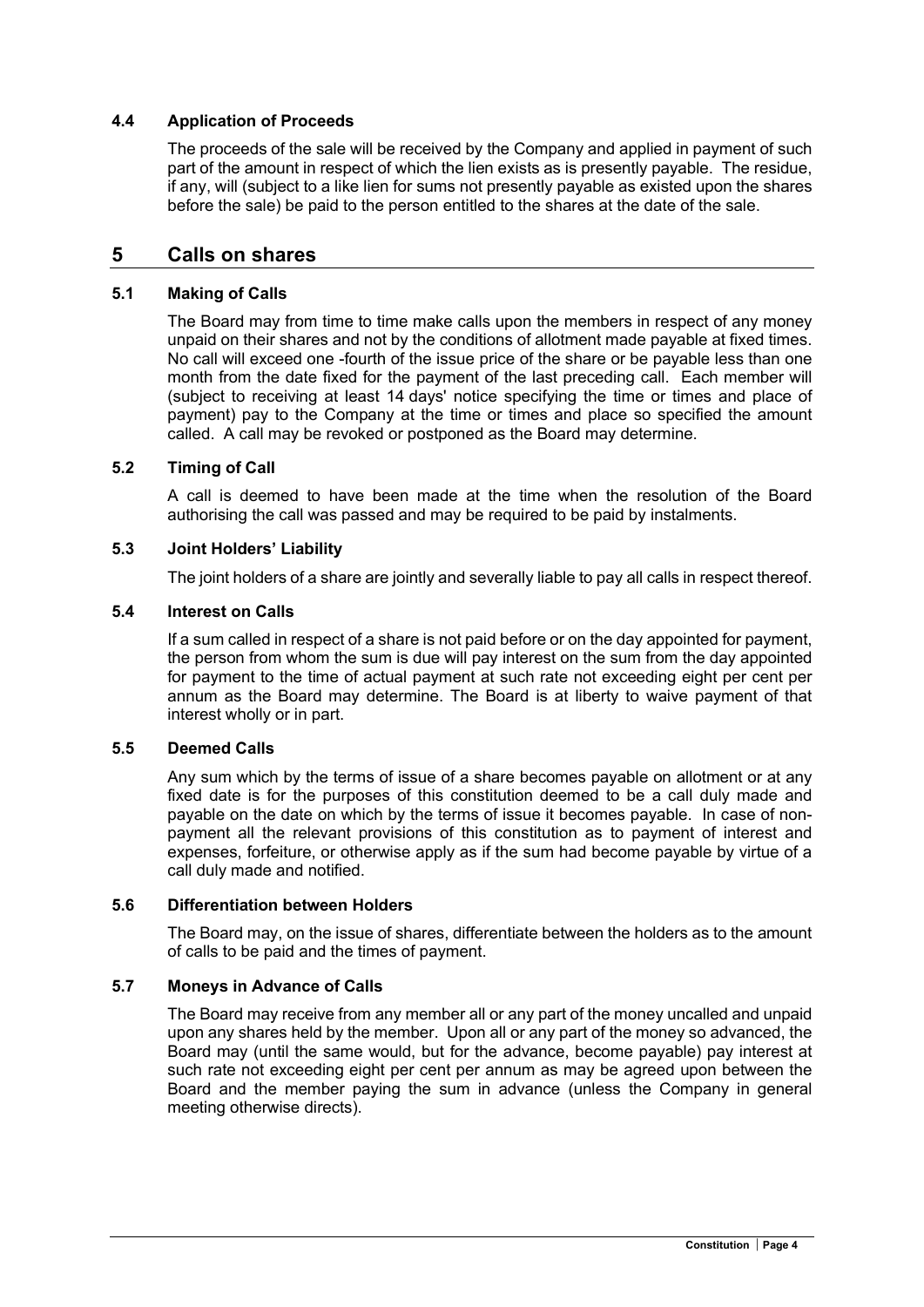## 6 Transfer of shares

### 6.1 Form of Transfer

Subject to this constitution any member may transfer all or any of the member's shares by a proper instrument of transfer in accordance with the Act and which the Board approves. The transfer must be executed by or on behalf of both the transferor and the transferee.

### 6.2 Holder until Registration

A person transferring shares remains the holder of the shares until the transfer is registered and the name of the person to whom they are being transferred is entered into the register of members in respect of the shares.

### 6.3 Pre-conditions to Registration

The Board is not required to register a transfer of shares in the Company unless:

- (a) the transfer and any share certificate have been lodged at the Company's registered office; and
- (b) a fee not exceeding \$10.00 as the Board from time to time determines has been paid; and
- (c) the Board has been given any further information it reasonably requires to establish the right of the person transferring the shares to make the transfer.

### 6.4 Right to Refuse Registration

The Board may refuse to register a transfer of shares in the Company for an y reason.

### 6.5 Suspension of Registration

The Board may suspend registration of transfers of shares in the Company at the times and for the periods it determines. The period of suspension must not exceed 30 days in any one calendar year.

### 7 Transmission of shares

### 7.1 Death of Member Holding Solely

If a member who does not own shares jointly dies:

- (a) the Company will recognise only the personal representative of the deceased member as being entitled to the deceased member's interest in the shares;
- (b) if the personal representative gives the Board the information it reasonably requires to establish the representative's entitlement to be registered as holder of the shares:
	- (i) the personal representative may by giving a written and signed notice to the Company elect to be registered as the holder of the shares or by giving a completed transfer form to the Company transfer the shares to another person; and
	- (ii) the personal representative is entitled, whether or not registered as the holder of the shares, to the same rights as the deceased member;
- (c) on receiving an election under paragraph (b), the Company must register the personal representative as the holder of the shares;
- (d) a transfer under paragraph (b) is subject to the same rules as apply to transfers generally.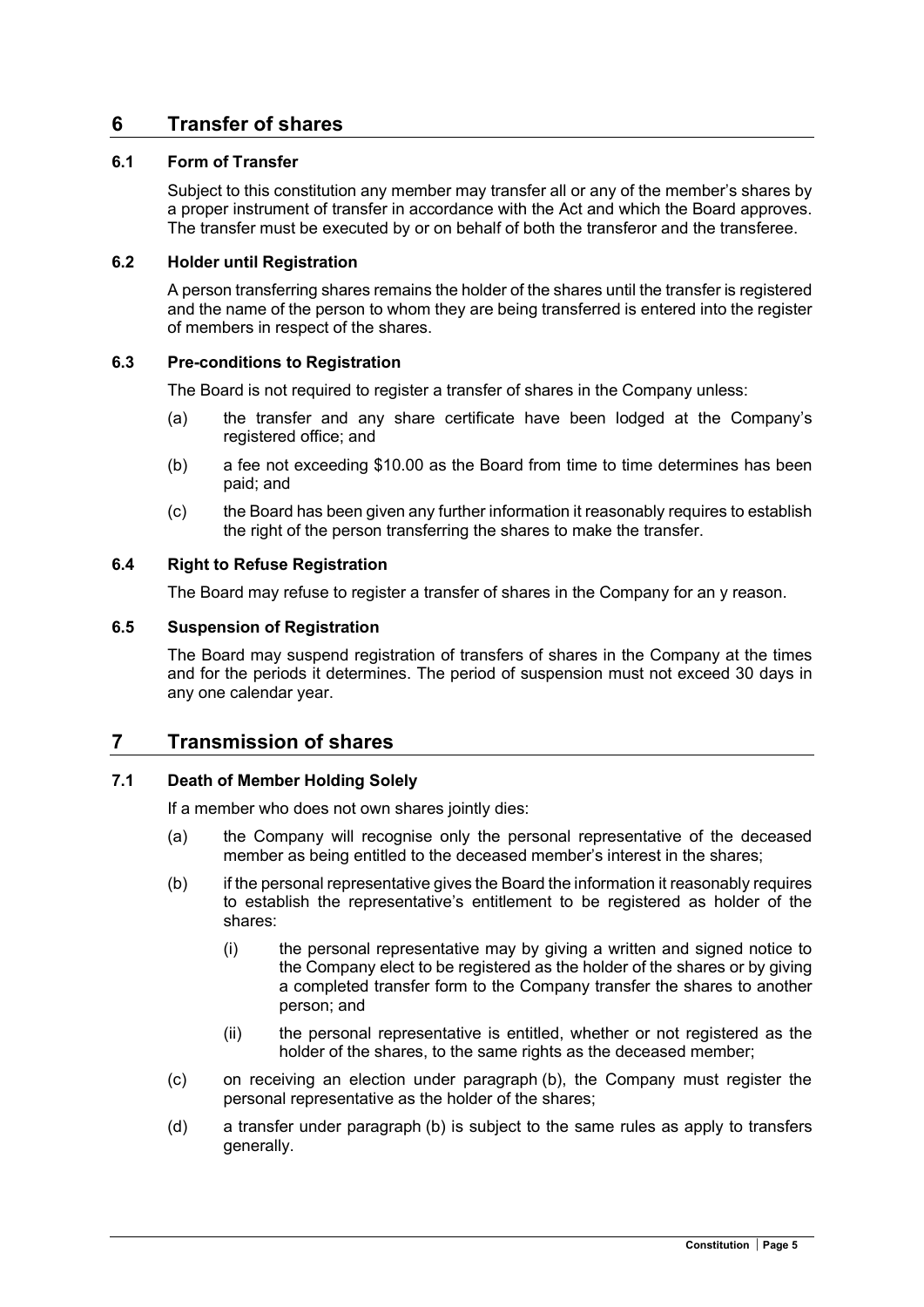### 7.2 Death of Member Holding Jointly

If a member who owns shares jointly dies, the Company will recognise only the survivor as being entitled to the deceased member's interest in the shares. The estate of the deceased member is not released from any liability in respect of the shares.

#### 7.3 Bankruptcy of Member

If a person entitled to shares because of the bankruptcy of a member gives the Board the information it reasonably requires to establish the person's entitlement to be registered as the holder of the shares, the person may:

- (a) by giving a written and signed notice to the Company, elect to be registered as the holder of the shares; or
- (b) by giving a completed transfer form to the Company, transfer the shares to another person.

On receiving such an election, the Company must register the person as the holder of the shares. A transfer under this clause is subject to the same rules as apply to transfers generally. The provisions of this clause have effect subject to any laws relating to bankruptcy.

#### 7.4 Mental Incapacity of Member

If a person entitled to shares because of the mental incapacity of a member gives the Board the information it reasonably requires to establish the person's entitlement to be registered as the holder of the shares:

- (a) the person may:
	- (i) by giving a written and signed notice to the Company, elect to be registered as the holder of the shares; or
	- (ii) by giving a completed transfer form to the Company, transfer the shares to another person; and
- (b) the person is entitled, whether or not registered as the holder of the shares, to the same rights as the member.

On receiving such an election, the Company must register the person as the holder of the shares. A transfer under this clause is subject to the same rules as apply to transfers generally.

### 8 Forfeiture of shares

### 8.1 Forfeiture for Non -Payment of Calls

If a member fails to pay any call or instalment of a call on the day appointed for payment, the Board may, at any time thereafter during such time as any part of the call or instalment remains unpaid, serve a notice on the member requiring payment of so much of the call or instalment as is unpaid, together with any interest which may have accrued.

#### 8.2 Notice of Forfeiture

The notice must name a further day (not earlier than the expiration of fourteen days from the date of service of the notice) on or before which the payment required by the notice is to be made. The notice must also state that in the event of non - payment at or before the time appointed the shares in respect of which the call was made are liable to be forfeited.

### 8.3 Non-Compliance with Notice

If the requirements of any such notice as aforesaid are not complied with, any share in respect of which the notice has been given may, at any time thereafter, before the payment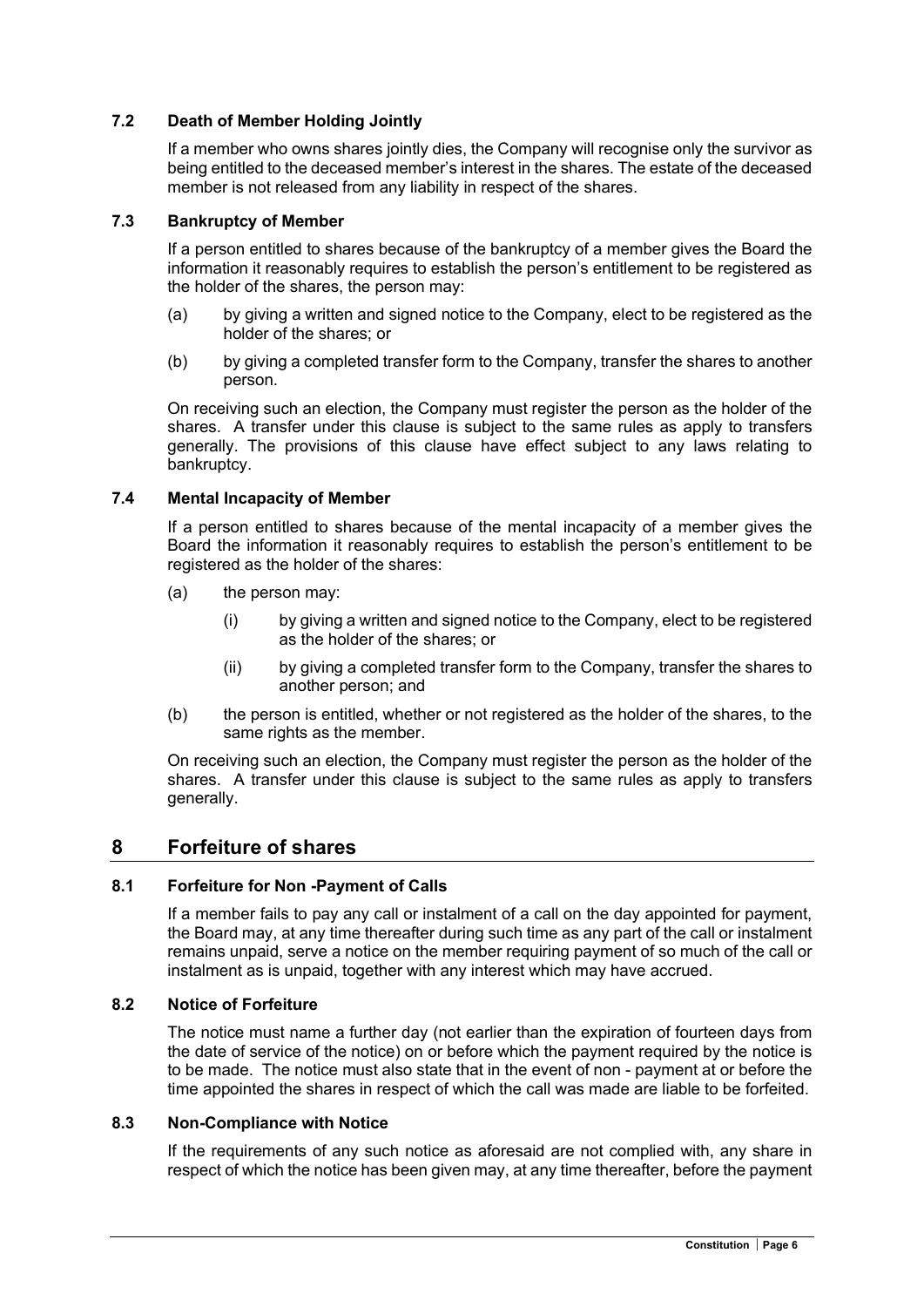required by the notice has been made, be forfeited by a resolution of the Board to that effect. Such forfeiture includes all dividends declared in respect of the forfeited shares and not actually paid before the forfeiture.

### 8.4 Sale of Forfeited Shares

A forfeited share may be sold or otherwise disposed of on such terms and in such manner as the Board thinks fit. At any time before a sale or disposition the forfeiture may be cancelled on such terms as the Board thinks fit.

### 8.5 Continuing Liability to Pay

A person whose shares have been forfeited ceases to be a member in respect of the forfeited shares. The person remains liable to pay to the Company all money which, at the date of forfeiture, was payable by the person to the Company in respect of the shares (together with interest at the rate of eight per cent per annum from the date of forfeiture on the money for the time being unpaid if the Board thinks fit to enforce payment of such interest). The liability ceases if and when the Company receives payment in full of all such money in respect of the shares.

### 8.6 Evidence of Forfeiture

A statutory declaration in writing that the declarant is a director of the Company or the Company Secretary, and that a share in the Company has been duly forfeited on a date stated in the declaration, is conclusive evidence of the facts therein stated as against all persons claiming to be entitled to the share.

### 8.7 Transfer of Forfeited Shares

The Company may receive the consideration, if any, given for a forfeited share on any sale or disposition thereof and may execute a transfer of the share in favour of the person to whom the share is sold or disposed of. The person will thereupon be registered as the holder of the shares, and is not bound to see to the application of the purchase money, if any. The title to the share will not be affected by any irregularity or invalidity in the proceedings in reference to the forfeiture, sale or disposal of the share.

### 8.8 Forfeiture for Non -Payment of Deemed Calls

The provisions of this constitution as to forfeiture apply in the case of non -payment of any sum which, by the terms of issue of a share, becomes payable on allotment or at a fixed time as if the same had been payable by virtue of a call duly made and notified.

### 9 General meetings

### 9.1 Convening Meetings

Any director may call a meeting of members. The Board will call a meeting of members if requested by the members as provided by the Act.

### 9.2 Notice of Meeting

Subject to the provisions of the Act relating to agreements for shorter notice, not less than 21 days' written notice (exclusive of the day on which the notice is served or deemed to be served, but inclusive of the day for which notice is given) must be given of any meeting of members. The notice must be given to all persons who are entitled to receive such notices from the Company and must:

- (a) set out the place, date and time for the meeting (and, if the meeting is to be held in two or more places, the technology that will be used to facilitate this);
- (b) state the general nature of the meeting's business;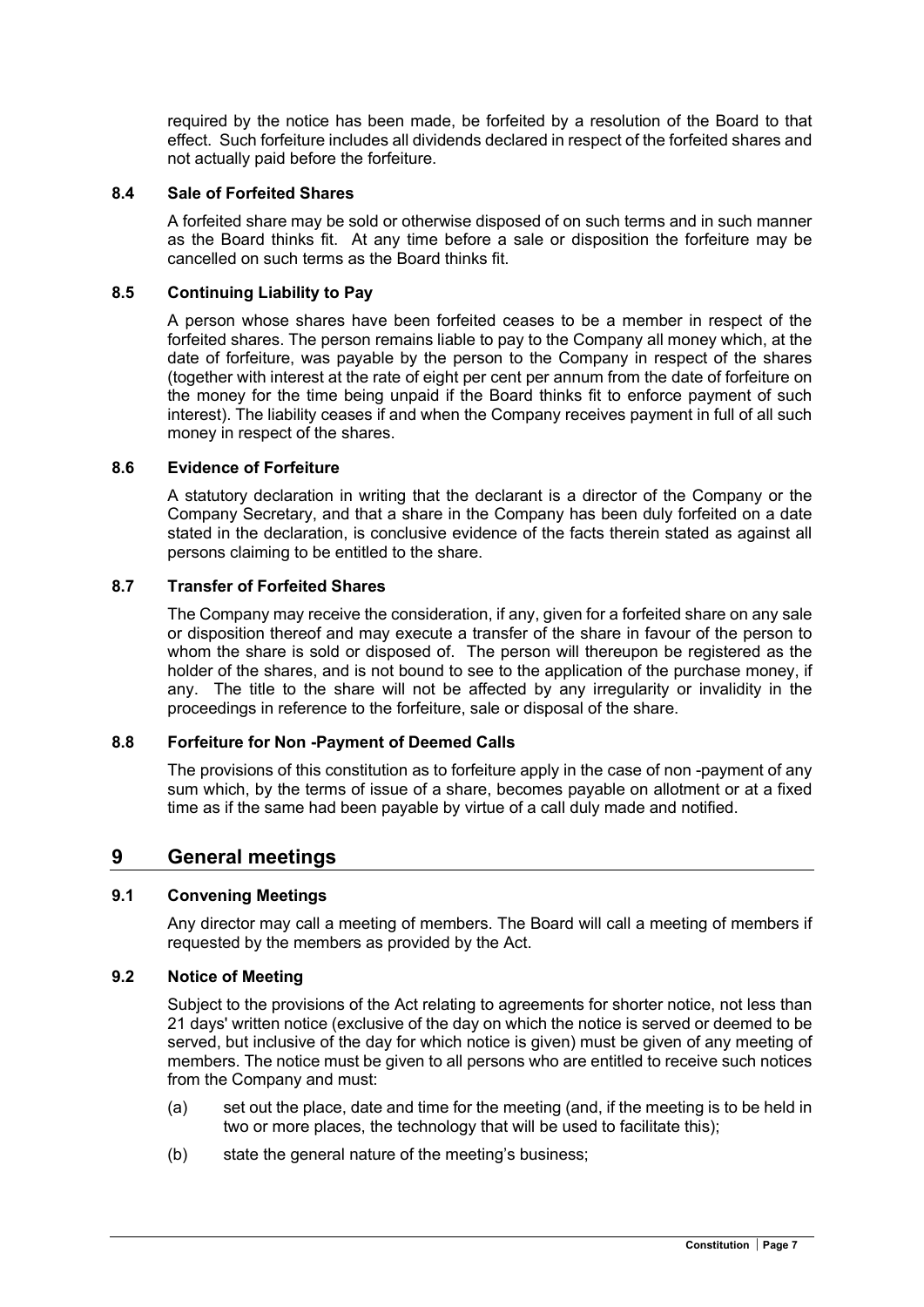- (c) if a special resolution is to be proposed at the meeting, set out an intention to propose the special resolution and state the resolution; and
- (d) if a member is entitled to appoint a proxy, contain a statement setting out the following information:
	- (i) that the member has a right to appoint a proxy;
	- (ii) whether or not the proxy needs to be a member of the Company; and
	- (iii) that a member who is entitled to cast two or more votes may appoint two proxies and may specify the proportion or number of votes each proxy is appointed to exercise.

### 9.3 Place of Meeting

The Company may hold a meeting of its members at two or more venues using any technology that gives the members as a whole a reasonable opportunity to participate.

### 10 Resolutions without meetings

### 10.1 Written Resolutions

The Company may pass a resolution without a general meeting being held if all members entitled to vote on the resolution sign a document containing a statement that they are in favour of the resolution set out in the document. If a share is held jointly, each of the joint members must sign. The provisions of this clause do not apply to a resolution to remove the auditor.

### 10.2 Separate Documents

Separate copies of the document may be used for signing by members if the wording of the resolution statement is identical on each copy. The resolution is passed when the last member signs.

### 10.3 Sole Member Resolutions

If the Company has only one member then it may pass a resolution by the m ember recording it and signing the record.

### 11 Proceedings at general meetings

### 11.1 Quorum

The quorum for a meeting of members is two members. The quorum must be present at all times during the meeting.

### 11.2 Proxies or Representatives in Quorum

In determining whether a quorum is present, individuals attending as proxies or under power of attorney or as representatives of bodies corporate are counted. If a member has appointed more than one proxy, power of attorney or representative then only one of them is counted. If an individual is attending, both as a member and as a proxy or attorney under power or body corporate representative, the individual is counted only once.

### 11.3 Adjournment for Lack of Quorum

If a meeting of the members of the Company does not have a quorum present within 30 minutes after the time for the meeting set out in the notice of meeting, the meeting is adjourned to the date, time and place the Board specifies. If the Board does not specify one or more of these things, then the meeting is adjourned to:

 $(a)$  if the date is not specified – the same day in the next week;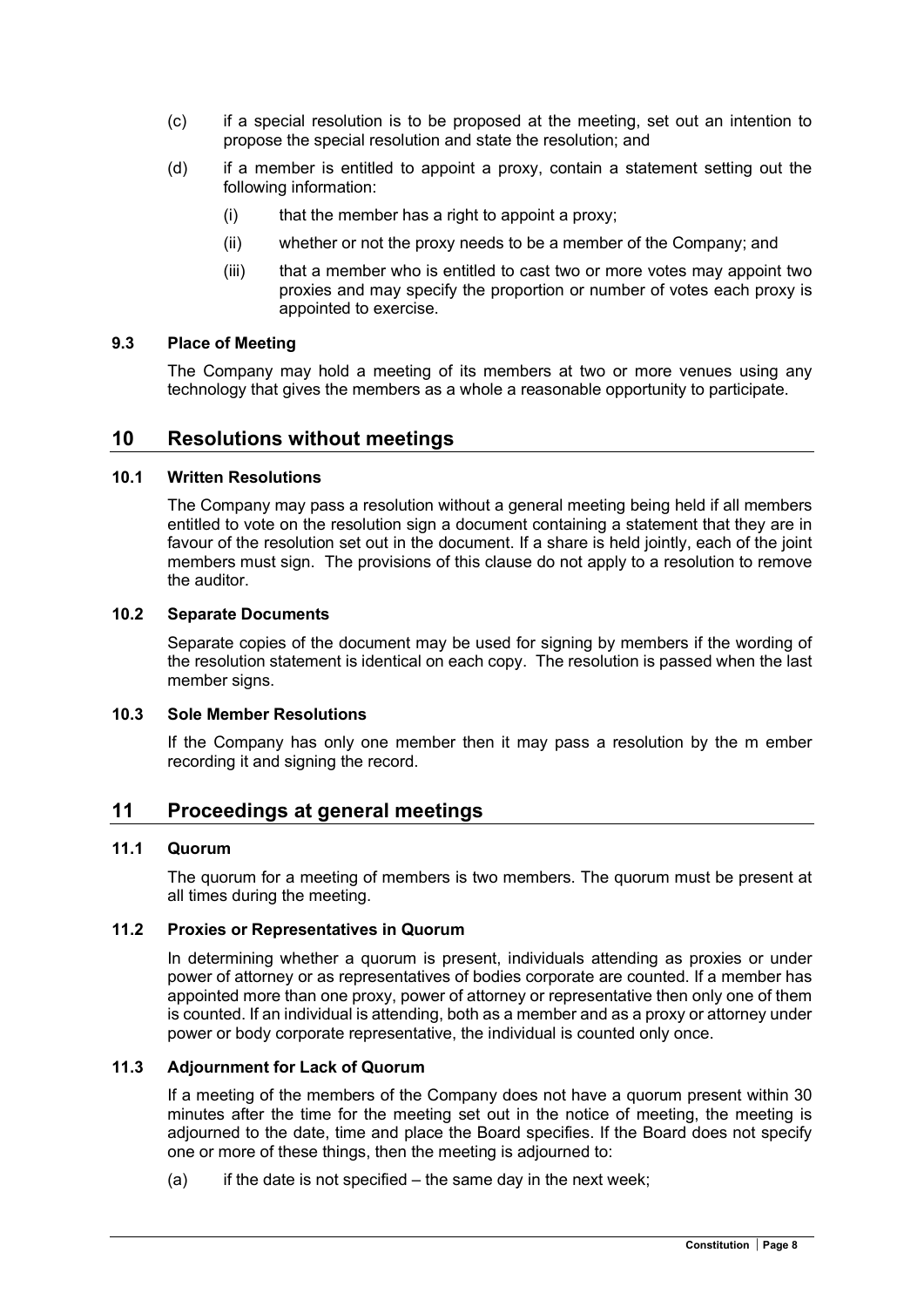- $(b)$  if the time is not specified the same time; and
- $(c)$  if the place is not specified the same place.

### 11.4 Lack of Quorum at Adjourned Meeting

If no quorum is present at the resumed meeting within 30 minutes after the time for the meeting, then:

- (a) if the meeting was called as a consequence of a requisition of members, the meeting is dissolved; and
- (b) in all other cases, the member or members present are a quorum.

### 11.5 Chair of General Meeting

The chair, if any, of the Board will act as chair at every general meeting of the Company. If there is no such chair, or if the chair is not present within fifteen minutes after the time appointed for the holding of the meeting or is unwilling to act, the members present may elect one of their number to be chair of the meeting.

### 11.6 Adjournment Generally

The chair may, with the consent of any meeting at which a quorum is present (and will if so directed by the meeting), adjourn the meeting from time to time and from place to place. No business will be transacted at any adjourned meeting other than the business left unfinished at the meeting from which the adjournment took place. When a meeting is adjourned for one month or more, notice of the adjourned meeting must be given as in the case of an original meeting. Otherwise it is not necessary to give any notice of an adjournment or of the business to be transacted at an adjourned meeting.

### 11.7 Putting of Resolutions

A resolution put to the vote at a meeting of members must be decided on a show of hands unless a poll is demanded. Before a vote is taken the chair must inform the meeting whether proxies have been received and how those proxies are to be cast. A poll may be demanded by:

- (a) at least five members entitled to vote on the resolution;
- (b) members with at least five per cent of the votes that may be cast on the resolution on a poll; or
- (c) the chair.

The poll may be demanded before a vote is taken or before the voting results on a show of hands are declared or immediately after the voting results on a show of hands are declared.

### 11.8 Result on Show of Hands

On a show of hands, a declaration by the chair is conclusive evidence of the result provided that the declaration reflects the show of hands and the votes of the proxies received. Neither the chair nor the minutes need state the number or proportion of the votes recorded in favour or against.

### 11.9 Demand for Poll

A poll may be demanded on any resolution including the e lection of the chair or the adjournment of a meeting. A poll demanded on a matter other than the election of the chair or the question of adjournment must be taken when and in the manner the chair directs. A poll on the election of the chair or on the question of an adjournment must be taken immediately. A demand for a poll may be withdrawn.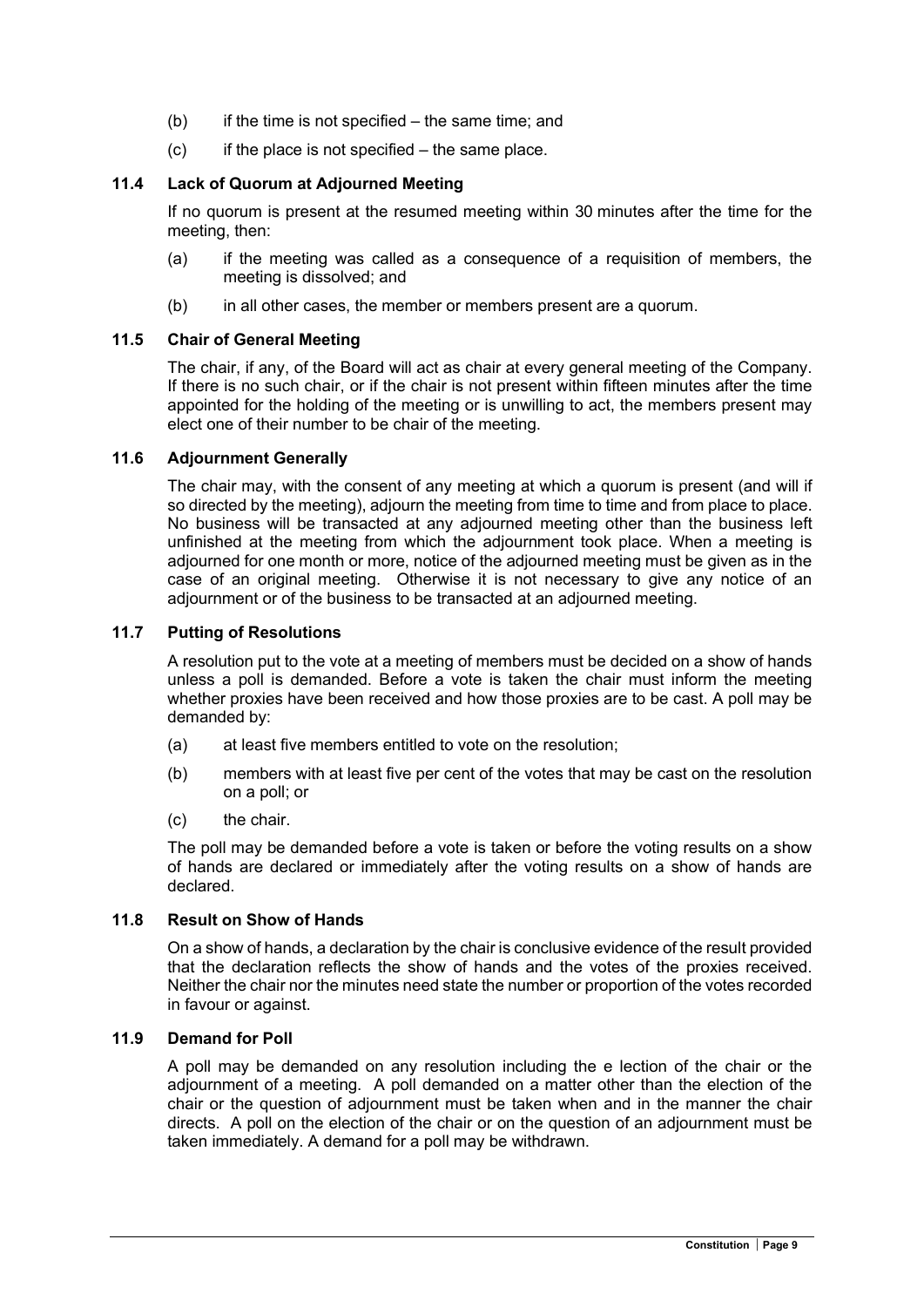### 11.10 Chair's Casting Vote

In the case of an equality of votes, whether on a show of hands or on a poll, where the number of members of the Company is not less than two, the chair of the meeting at which the show of hands takes place or at which the poll is demanded is entitled to a second or casting vote.

#### 11.11 Votes of Members

Subject to any rights or restrictions attached to any class of shares, at a meeting of members of the Company:

- (a) on a show of hands, each person present who is a member or a representative of a member has one vote; and
- (b) on a poll, each member present in person or by proxy or by power of attorney or representative has one vote for each share they hold.

#### 11.12 Votes of Joint Holders

If a share is held jointly and more than one member votes in respect of their share, only the vote of the member whose name appears first in the register of members counts.

#### 11.13 Votes of Members of Unsound Mind

A member who is of unsound mind or whose person or estate is liable to be dealt with in any way under the law relating to mental health may vote, whether on a show of hands or on a poll, by the member's committee or trustee or by such other person as properly has the management of the member's estate, and any such committee, trustee or other person may vote by proxy or attorney.

#### 11.14 Entitlement to Vote

No member is entitled to vote at any general meeting unless all calls or other sums presently payable by the member in respect of shares in the Company have been paid.

#### 11.15 Disallowance of Vote

A challenge to a right to vote at a meeting of members:

- (a) may only be made at the meeting; and
- (b) must be determined by the chair whose decision is final.

Every vote not so disallowed is valid for all purposes.

### 12 Proxies

### 12.1 Appointment of Proxy

A member of the Company who is entitled to attend and cast a vote at a meeting of members may appoint a person as the member's proxy to attend and vote for the member at the meeting. An appointment of a proxy is valid if it is signed by the member making the appointment and contains the following information and is in the following form or such other form as the Board approves:

### Netwealth Superannuation Services Pty Ltd (ACN 636 951 310)

I/We [insert name] of [insert address] being a member/members of the above named company ("Company"), hereby appoint [insert name] of [insert address] or, failing that person, *[insert name]* of *[insert address]* to vote for me/us on my/our behalf at the general meeting of the Company, to be held on [insert date], and any adjournment thereof.

Signed on *linsert datel*.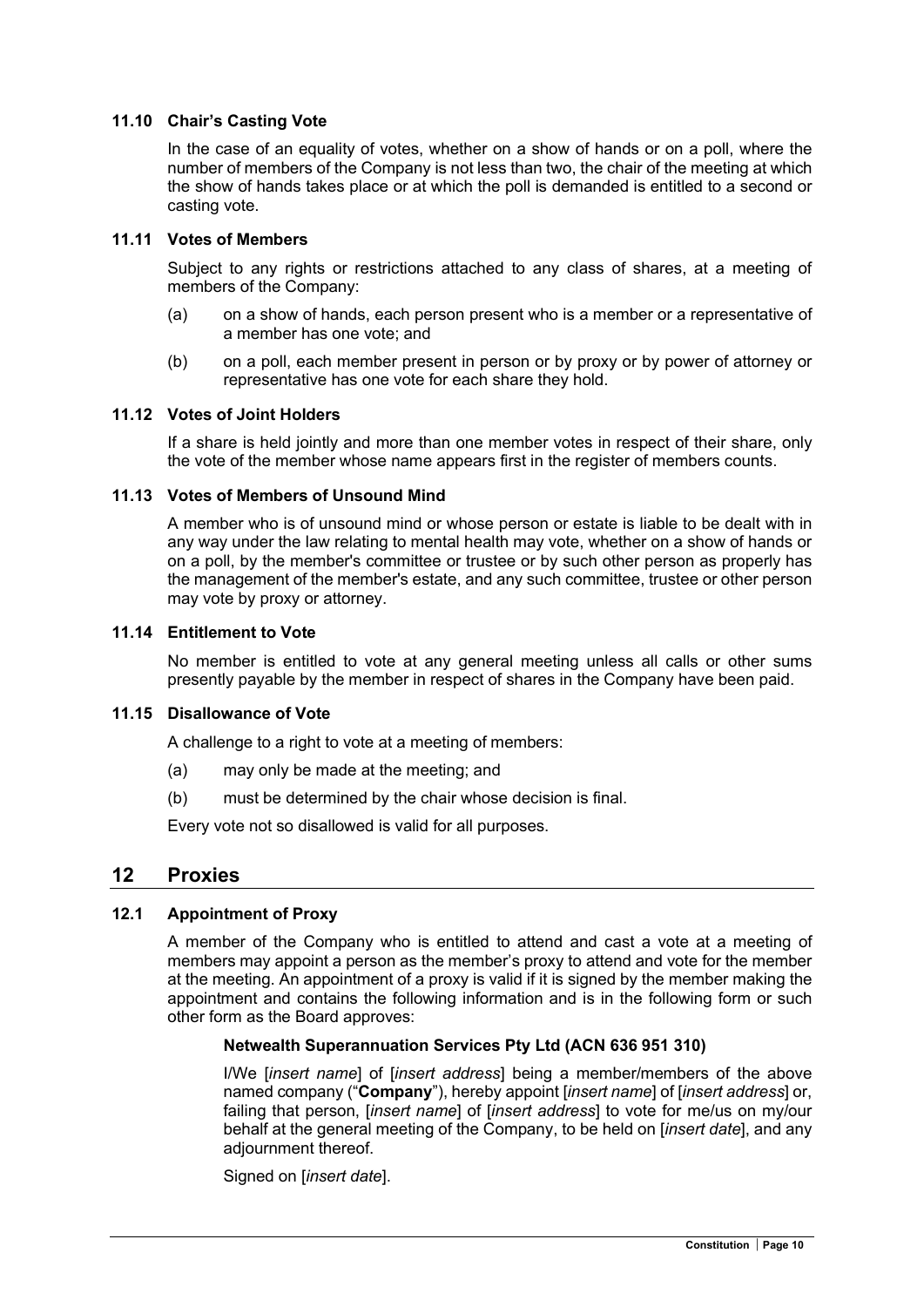This form is to be used in favour of / against\* the resolution.

\*Strike out whichever is not desired.

(Unless otherwise instructed, the proxy may vote as the proxy thinks fit.)

### 12.2 Voting by Proxy

The appointment of a proxy may specify the proportion or number of votes that the proxy may exercise. If a member is entitled to cast two or more votes at a meeting of members, they may appoint two proxies. If the member appoints two proxies and the appointment does not specify the proportion or number of the member's votes each proxy may exercise half of the votes (with any fractions being disregarded). A proxy appointed to attend and vote for a member has the same rights as the member:

- (a) to speak at the meeting; and
- $(b)$  to vote (but only to the extent allowed by the appointment); and
- (c) to join in a demand for a poll.

### 12.3 Delivery of Proxy Form

For an appointment of a proxy to be effective, the following documents must be received by the Company at least 48 hours before the meeting:

- (a) the proxy's appointment;
- (b) if the appointment is signed by the appointor's attorney, the authority under which the appointment was signed or a certified copy of the authority.

If the meeting of the Company's members has been adjourned, an appointment and any authority received by the Company at least 48 hours before the resumption of the meeting are effective for the resumed part of the meeting.

### 12.4 Validity of Proxy Vote

Unless the Company has received written notice of the matter before the start or resumption of the meeting at which a proxy votes, a vote cast by the proxy will be valid even if, before the proxy votes:

- (a) the appointing member dies;
- (b) the member is mentally incapacitated;
- (c) the member revokes the proxy's appointment;
- (d) the member revokes the authority under which the proxy was appointed by a third party; or
- (e) the member transfers the share in respect of which the proxy was given.

### 13 Directors: appointment etc

### 13.1 Number of Directors

The Company will have at least one Director, unless otherwise provided by the Act.

### 13.2 Appointment of Directors by Board

The Board has power at any time, and from time to time, to appoint any person to be a director, either to fill a casual vacancy or as an addition to the existing directors, but so that the total number of directors does not at any time exceed the number fixed in accordance with this constitution.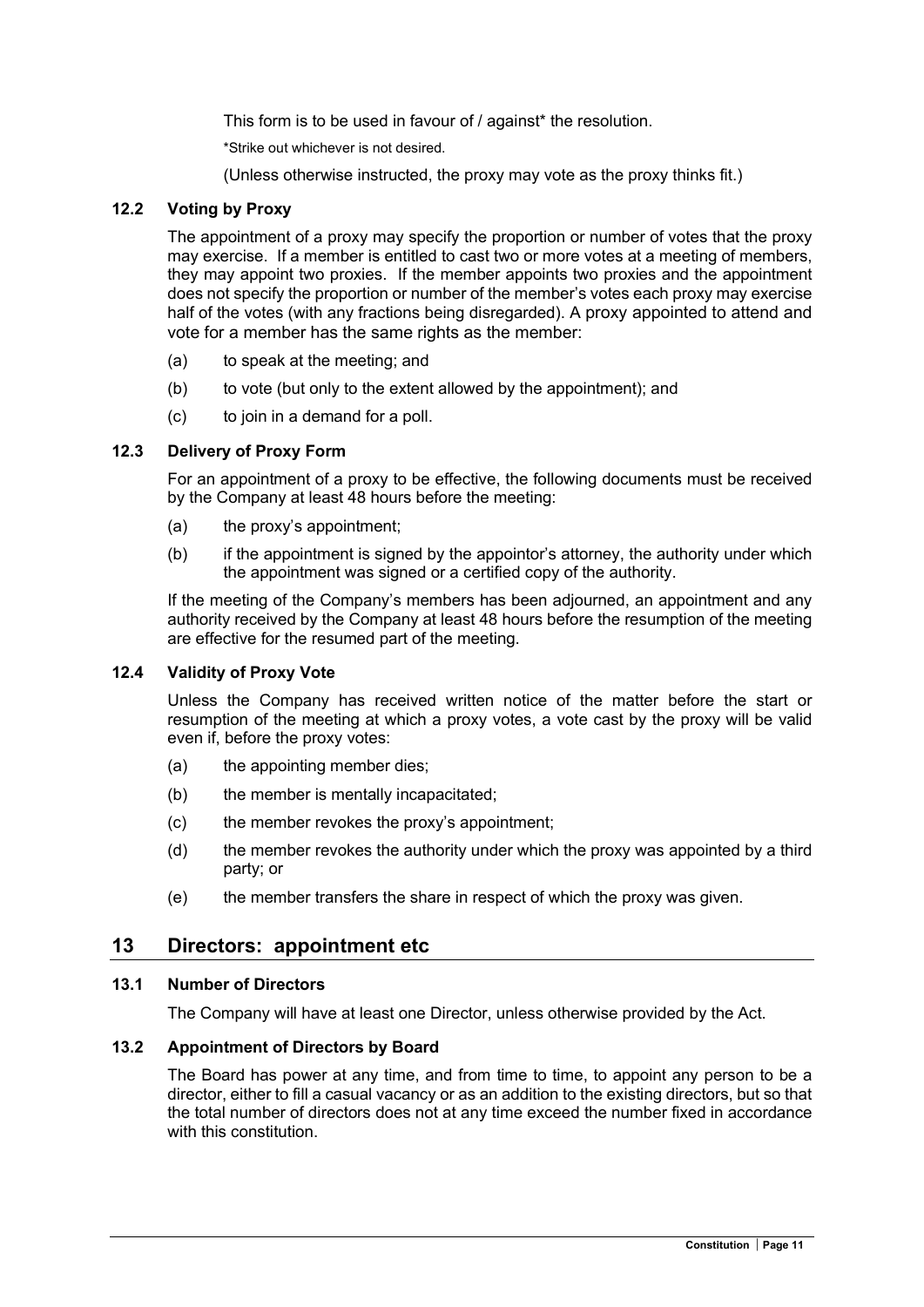### 13.3 Appointment of Directors by Sole Director

If the Company has only one director and that one director is the only member of the Company, then that director may appoint another director by recording the appointment and signing the record.

### 13.4 Appointment and Removal of Directors by Company

The Company may by resolution remove any director and may by resolution appoint any person as a director (subject to the provisions of clause 13.1).

#### 13.5 Remuneration of Directors

The directors of the Company are to be paid the remuneration determined by the Board. The directors may also be paid travelling and other expenses that they properly incur:

- (a) in attending Board meetings or any meetings of committees of the Board; and
- (b) in attending any general meetings of the Company; and
- (c) in connection with the Company's business.

### 13.6 Share Qualifications

No share qualification is required of any director of the Company.

#### 13.7 Vacation of Office of Director

The office of a director is automatically vacated if the director:

- (a) becomes bankrupt;
- (b) becomes of unsound mind or a person whose person or estate is liable to be dealt with in any way under the law relating to mental health;
- (c) resigns office by written notice to the Company at its registered office;
- (d) becomes prohibited from being a director by virtue of the Act;
- (e) is directly or indirectly interested in any contract or proposed contract with the Company and fails to declare the nature of the interest in the manner required by this constitution; or
- (f) dies.

### 13.8 Death or Mental Incapacity of Sole Director

If a director who is both the sole director and sole member of the Company dies or becomes mentally incapable then the director's personal representative or trustee may appoint a new director of the Company (including themselves).

#### 13.9 Bankruptcy of Sole Director

If a director who is both the sole director and sole shareholder of the Company becomes bankrupt the trustee in bankruptcy may appoint a new director of the Company (including themselves).

### 14 Powers and duties of directors

### 14.1 Management of the Company

The business of the Company is to be managed by or under direction of the Board.

#### 14.2 General Powers of the Board

The Board may exercise all of the powers of the Company except any powers that the Act or this constitution requires the Company to exercise in general meeting.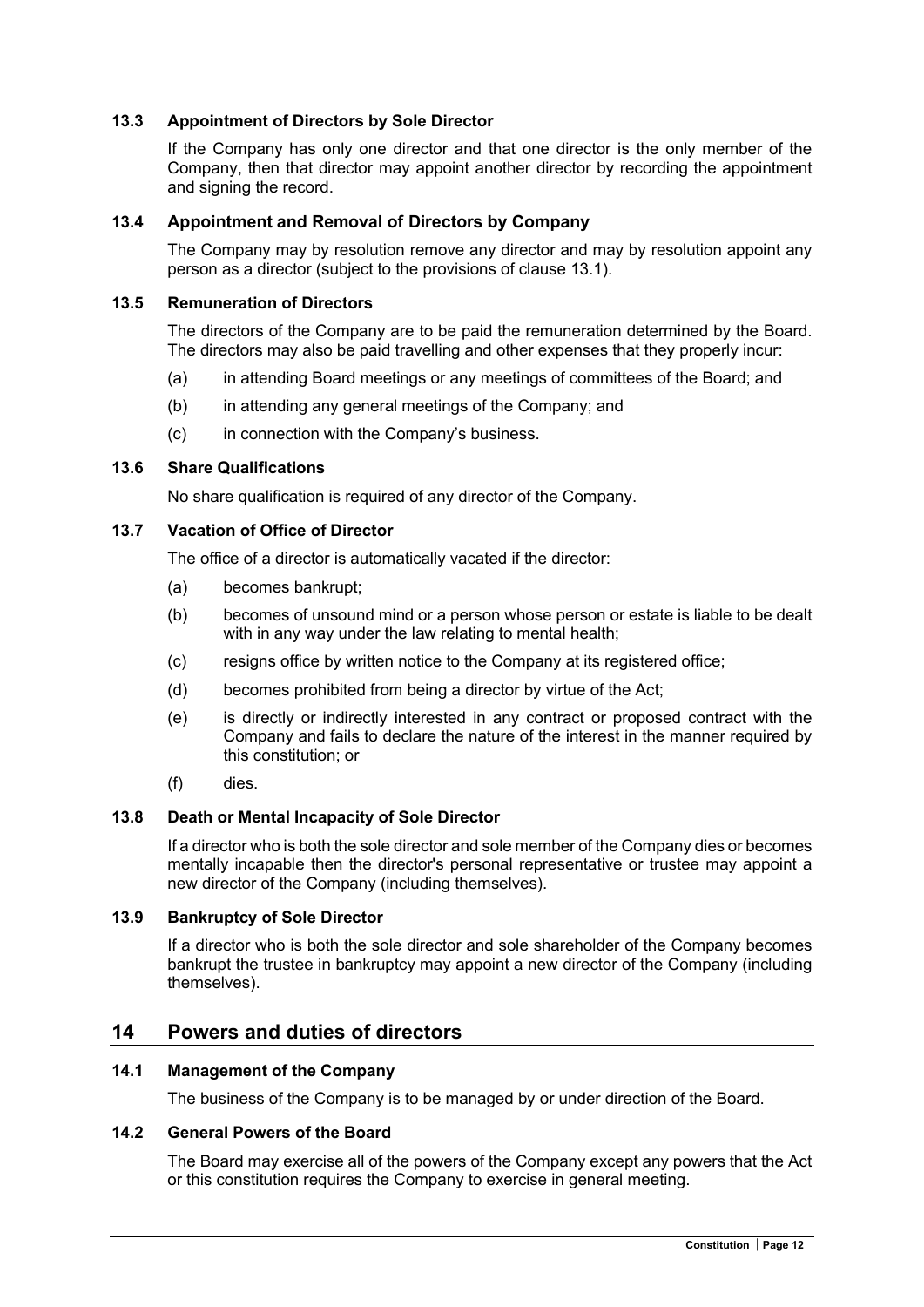### 14.3 Official Seals

The Board may exercise all the powers of the Company in relation to any official seal for use outside the State and in relation to branch registers.

### 14.4 Power of Attorney

The Board may from time to time by power of attorney appoint any corporation, firm, or person or body of persons, whether nominated directly or indirectly by the Board, to be the attorney or attorneys of the Company for such purposes and with such powers, authorities, and discretions (not exceeding those vested in or exercisable by the Board under this constitution) and for such period and subject to such conditions as it thinks fit. Any such powers of attorney may contain such provisions for the protection and convenience of persons dealing with any such attorney as the Board thinks fit and may also authorise any such attorney to delegate all or any of the powers, authorities, and discretions vested in the attorney.

#### 14.5 Negotiable Instruments

Any two directors of the Company, if it has two or more directors, or the director of the Company, if it has only one director, may sign, draw, accept, endorse or otherwise execute a negotiable instrument. This provision is subject to the Board determining that a negotiable instrument may be signed, drawn, accepted, endorsed or otherwise executed in a different way.

### 14.6 Minutes

The Board will cause minute books to be kept in which the Company records within one month:

- (a) proceedings and resolutions of meetings of members;
- (b) proceedings and resolutions of Board meetings (including meetings of a committee of the Board);
- (c) resolutions passed by members without a meeting;
- (d) resolutions passed by the Board without a meeting; and
- $(e)$  if the Company is a proprietary company with only one director the making of declarations by the director.

The Board must ensure that minutes of a meeting are signed within a reasonable time after the meeting by the chair of the meeting or the chair of the next meeting. The Board must ensure that minutes of the passing of a resolution without a meeting are signed by a director within a reasonable time after the resolution was passed. The director of a proprietary company with only one director must sign the minutes of the making a declaration by the director within a reasonable time after the declaration is made.

#### 14.7 Registers

The Board will cause the following company registers to be kept in accordance with the Act:

- (a) a register of members;
- (b) where options are issued, a register of option holders (including copies of options documents); and
- (c) where debentures are issued, a register of debenture holders.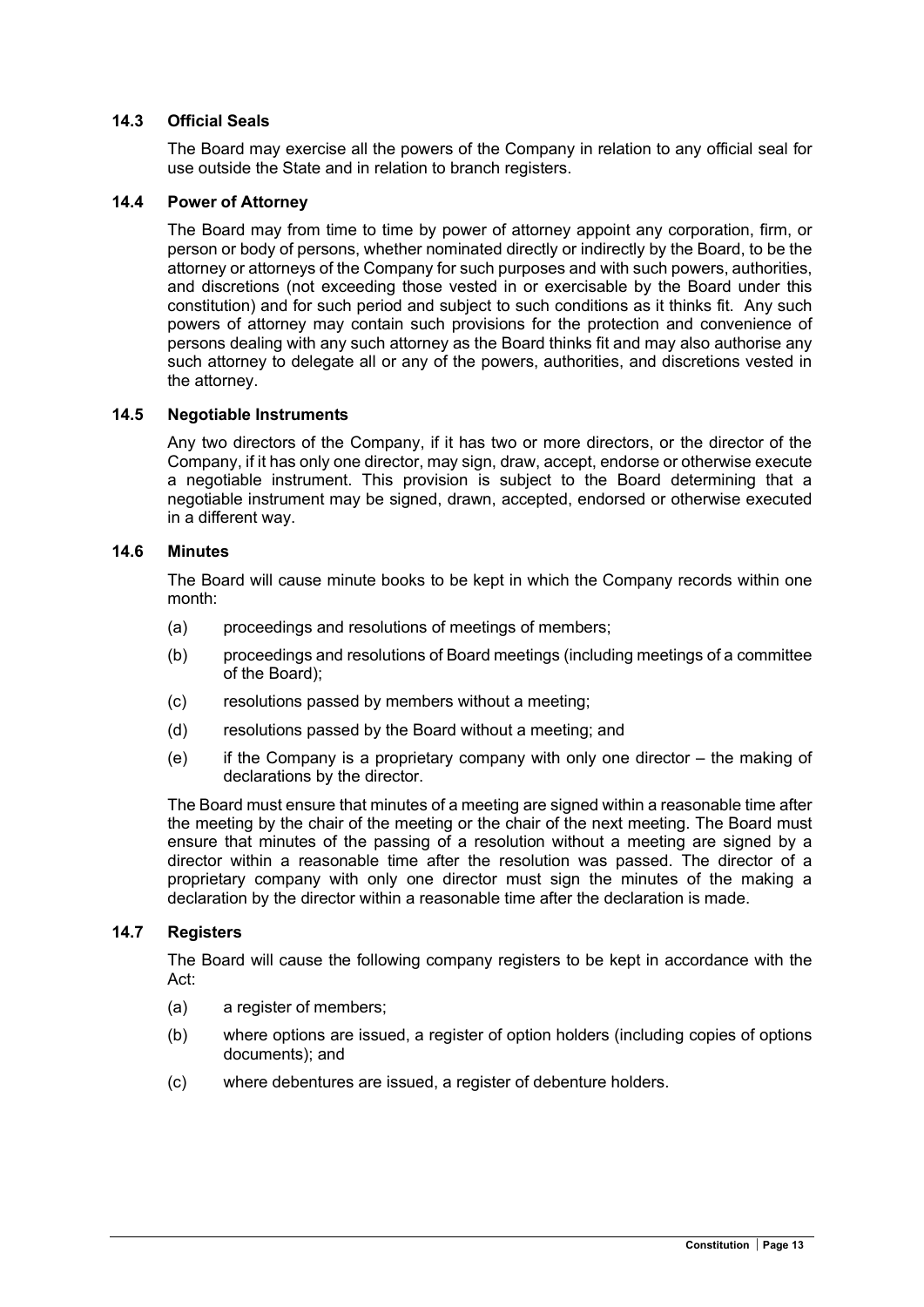## 15 Directors' meetings and disclosures

### 15.1 Holding of Board Meetings

The Board may meet for the despatch of business, adjourn and otherwise regulate its meetings as it thinks fit. A director may at any time and the Company Secretary will on the request of a director call a meeting of the Board by reasonable notice individually to each director. A director who is for the time being out of Australia is only entitled to receive notice of a meeting of the Board if the director has given written notice to the Company of an address for the giving of notices of meetings.

### 15.2 Holding of Other Offices

A director may hold any other office or place of profit (except that of auditor) under the Company in conjunction with the office of director and on such terms as to remuneration and otherwise as the Board or the Company in general meeting may agree.

### 15.3 Directors' Interests

No director is disqualified by that office from holding any office or place of profit (except that of auditor) in the Company or in any company in which the Company is a shareholder or otherwise interested or from contracting with the Company either as vendor, purchaser or otherwise. No such contract or any contract or arrangement entered into by or on behalf of the Company in which any director is in any way interested will be avoided for such reason. No director is liable to account to the Company for any profits arising from such office or place of profit or realised by any such contract or arrangement by reason only of such director holding that office or of the fiduciary relations thereby established. If a director has a material personal interest in a matter that relates to the affairs of the Company and the director has complied with the disclosure provisions of the Act and this constitution or the matter is not one which needs to be disclosed under the Act then:

- (a) the director may vote on matters that relate to the interest; and
- (b) any transactions that relate to the interest may proceed; and
- (c) the director may retain benefits under the transaction even though the director has the interest; and
- (d) the Company cannot avoid the transaction merely because of the existence of the interest.

If disclosure is required under the Act then paragraphs (c) and (d) apply only if the disclosure is made before the transaction is entered into.

### 15.4 Disclosure of Interests

A director who has a material personal interest in a matter which relates to the affairs of the Company must give notice of that interest to the other directors unless the Act provides otherwise. The notice must comply with the provisions of the Act and details of the notice must be recorded in the minutes of the meeting. This clause does not apply if the Company has only one director. The nature of the interest of such director must be declared by the director at the meeting of the Board at which the contract or arrangement is first taken into consideration if the interest then exists or in any other case at the first meeting of the Board after the acquisition of the interest. If a director becomes interested in a contract or arrangement after it is made or entered into the declaration of the interest must be made at the first meeting of the Board held after the director becomes so interested.

### 15.5 General Disclosure

A standing notice is sufficient declaration under clause 15.4 as regards such director and the said transactions until such standing notice ceases to have effect under the Act. After such general notice it is not necessary for such director to give a special notice relating to any particular transaction with that firm or company given in accordance with the Act.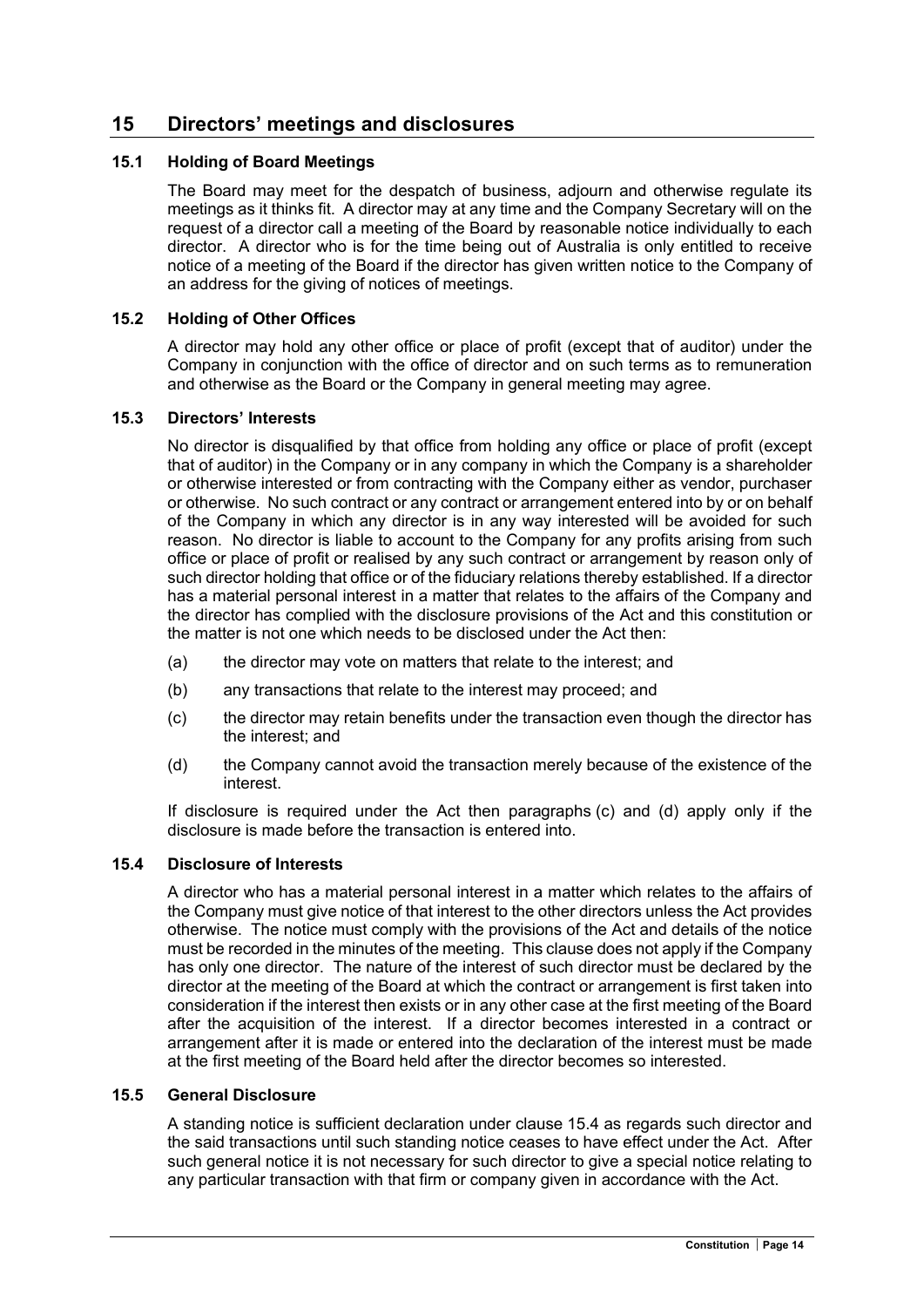### 15.6 Recording Disclosures

Where a director makes a general disclosure pursuant to clause 15.5 that director must see that the nature and extent of the interest disclosed in the standing notice is recorded in the minutes of the meeting at which notice is given.

### 15.7 Interested Director may Vote

A director notwithstanding the interest may be counted in the quorum present at any meeting and may vote in respect of any contract or arrangement in which the director is interested.

### 15.8 Alternate Directors

Any director with approval of the Board may appoint another person as an alternate to exercise some or all of the director's powers for a specified period and:

- (a) if the appointing director requests the Company to give the alternate notice of Board meetings, the Company must do so;
- (b) when an alternate exercises the director's powers the exercise of the power is as effective as if the powers were exercised by the director;
- (c) the appointing director may terminate the alternate's appointment at any time; and
- (d) an appointment or its termination must be in writing with a copy given to the Company.

### 15.9 Quorum

Unless the Board determines otherwise, the quorum for a Board meeting is two directors and the quorum must be present at all times during the meeting.

### 15.10 Chair of Board Meetings

The Board may elect a director to chair its meetings. The Board may determine the period for which the director is to be the chair. The Board must elect a director present to chair a meeting, or part of it, if:

- (a) a director has not already been elected to chair the meeting; or
- (b) a previously elected chair is not available within ten minutes after the time appointed for holding the meeting or declines to act for the meeting or the part of the meeting.

### 15.11 Delegation to Committees

The Board may delegate any of its powers to committees consisting of such directors as the Board thinks fit. Any such committee will conform to any regulations that may be imposed on it by the Board in the exercise of the powers so delegated. Any such committee must exercise the powers delegated to it in accordance with any directions of the Board. The effect of the committee exercising a power in this way is the same as if the Board exercised the power.

### 15.12 Conduct of Committee Meetings

A committee may elect a chair of its meetings. If no such chair is elected, or if at any meeting the chair is not present within ten minutes after the time appointed for holding the meeting, the members present may elect one of their number to be chair of the meeting. A committee may meet and adjourn as it thinks proper.

### 15.13 Votes at Board and Committee Meetings

A resolution of the Board or a committee must be passed by a majority of votes of the directors entitled to vote on the resolution. In the case of an equality of votes the chair does not have a casting vote and the resolution is not passed.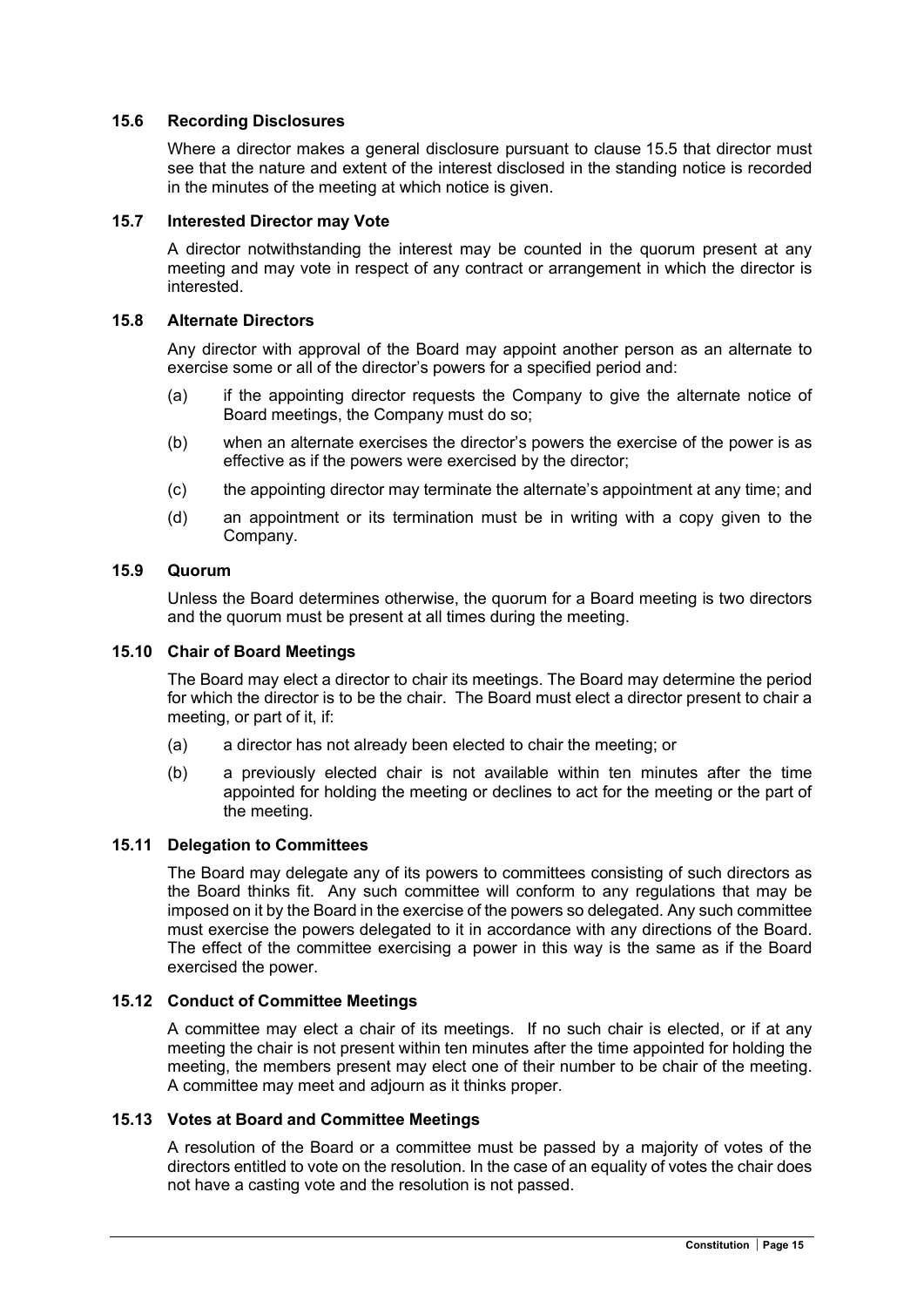### 15.14 Validity of Directors' Acts

All acts done by any meeting of the Board or of a committee of directors or by any person acting as a director are, notwithstanding that it is afterwards discovered that there was some defect in the appointment of any such director or person acting as aforesaid, or that they or any of them were disqualified, be as valid as if every such person had been duly appointed and was qualified to be a director.

### 15.15 Written Resolution – Two or More Directors

Where the Company has two or more directors, the Board may pass a resolution without a Board meeting being held if all the directors entitled to vote on the resolution sign a document containing a statement that they are in favour of the resolution set out in the document. Separate documents may be used for signing by directors if the wording of the resolution and statement is identical in each copy. The resolution is passed when the last director signs.

### 15.16 Sole Director Resolutions

If the Company has only one director, that director may pass a resolution by recording it and signing the record. If the Company has only one director that director may make a declaration by recording it and signing the record. Recording and signing the declaration satisfies any requirement of the Act that the declaration be made at a Board meeting.

### 15.17 Manner of Holding Meetings

A Board meeting may be called or held using any technology consented to by all the directors. The consent may be a standing one. A director may only withdraw the director's consent within a reasonable period before the meeting.

### 16 Managing directors

### 16.1 Appointment of Managing Director

The Board may appoint one or more directors to the office of managing director of the Company for the period, and on the terms (including as to remuneration), as the Board sees fit.

### 16.2 Cessation of Appointment

A person ceases to be managing director if they cease to be a director.

### 16.3 Powers of Managing Director

The Board may entrust to and confer upon a managing director any of the powers exercisable by the Board upon such terms and conditions and with such restrictions as it may think fit, and either collaterally with or to the exclusion of its own powers, and may from time to time revoke, withdraw, alter, or vary all or any of those powers.

#### 16.4 Variation of Powers

The Board may revoke or vary:

- (a) an appointment of the managing director; or
- (b) any of the powers conferred on the managing director.

### 17 Associate directors

### 17.1 Appointment, Removal and Powers

The Board may from time to time appoint any person to be an associate director and may from time to time cancel any such appointment. The Board may fix, determine and vary the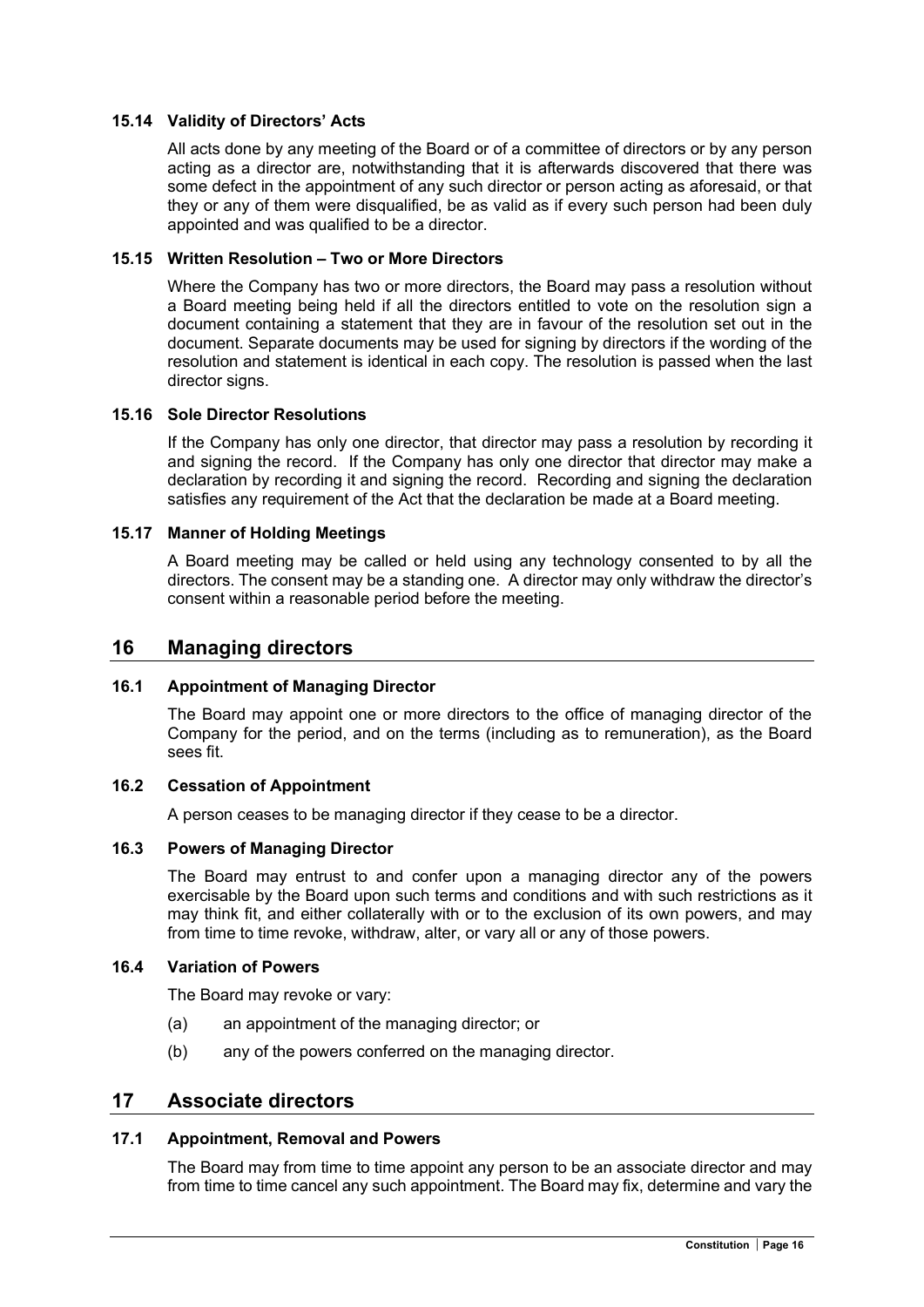powers, duties and remuneration of any person so appointed. A person so appointed is not required to hold any shares to qualify for appointment nor has any right to vote at any meeting of the Board except by the invitation and with the consent of the Board.

### 18 Secretary

### 18.1 Appointment, Removal & Powers

One or more Company Secretaries may be appointed by the Board for such term, at such remuneration, and upon such conditions as it thinks fit. Any Company Secretary so appointed may be removed by the Board.

### 19 Execution of documents

### 19.1 Common Seal

The Company may have a common seal. If it does then:

- (a) the common seal must comply with the Act;
- (b) the Board will provide for the safe custody of the common seal;
- (c) the seal may only be used by the authority of the Board or of a committee of the Board authorised by the Board in that behalf.

### 19.2 Execution under Common Seal

If the Company does have a common seal then it may execute a document if the seal is fixed to the document and the fixing of the seal is witnessed by:

- (a) two directors of the Company;
- (b) a director and a Company Secretary; or
- (c) if the Company has a sole director who is also the sole Company Secretary– that director.

### 19.3 Execution without Common Seal

The Company may execute a document without using a common seal if the document is signed by:

- (a) two directors of the Company;
- (b) a director and a Company Secretary; or
- (c) if the Company has a sole director who is also the sole Company Secretary that director.

### 19.4 Directors' Interests

A director may sign a document to which the seal of the Company is fixed notwithstanding that the director is interested in the contract or arrangement to which the document relates.

### 20 Accounts and records

### 20.1 Accounting Records

The Board will cause proper accounting and other records to be kept and will distribute copies of financial statements as required by the Act.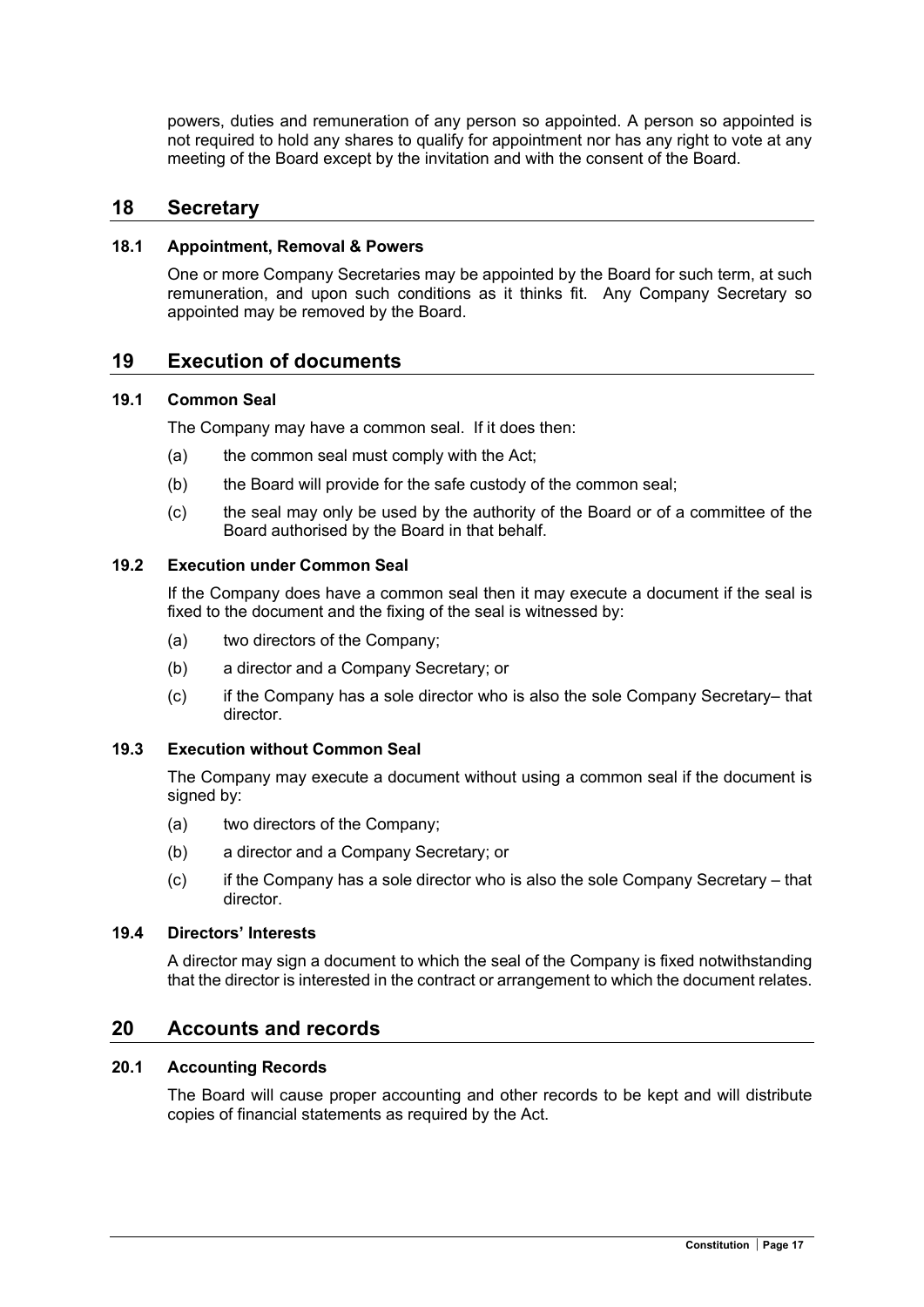### 20.2 Access to Records

The Board will from time to time determine whether and to what extent and at what times and places and under what conditions or regulations the accounting and other records of the Company or any of them will be open to the inspection of members not being directors. No member (not being a director) has any right of inspecting any accounting or other records of the Company except as conferred by statute or authorised by the Board or by a resolution passed at a general meeting.

### 21 Dividends and reserves

### 21.1 Declaration of Dividends

All dividends will be declared by the Board. The Board may fix:

- (a) the amount;
- (b) the time for payment (but if no time is fixed the dividend is payable forthwith upon its declaration); and
- (c) the method of payment.

Subject to clause 21.9(b), the method of payment may include the payment of cash, the issue of shares, the grant of options or the transfer of assets.

### 21.2 Interim Dividends

The Board may from time to time pay to the members such interim dividends as appear to the Board to be justified.

### 21.3 Circumstances in which a dividend may be paid

A dividend may only be paid in accordance with the Act.

### 21.4 Interest on Dividends

Interest is not payable on a dividend.

### 21.5 Reserves

The Board, before declaring any dividend, may set aside out of the profits of the Company or out of any other amounts available for distribution to members as permitted by law, such sums as it thinks proper as reserve s which will, at the discretion of the Board, be able to be applied for any purpose to which the profits of the Company, or out of any other amounts available for distribution to members as permitted by law, may be properly applied. Pending any such application the reserves may, at the like discretion, either be employed in the business of the Company or be invested in such investments (other than shares in the Company) as the Board may from time to time think fit. The Board may also without placing the same to a reserve carry forward any amount which it may think prudent not to pay as a dividend.

### 21.6 Operational Risk Financial Requirement Reserve

- (a) The Board may resolve to establish and maintain a reserve called an Operational Risk Financial Requirement Reserve.
- (b) If an Operational Risk Financial Requirement Reserve has been established:
	- (i) there shall be credited to the Operational Risk Financial Reserve Account such amounts the Company receives from the issue of Operational Risk Ordinary Shares; and
	- (ii) there shall be debited to the Operational Risk Financial Reserve Account such amounts (if any) as resolved by the Board from time to time in accordance with its Operational Risk Policy and the law.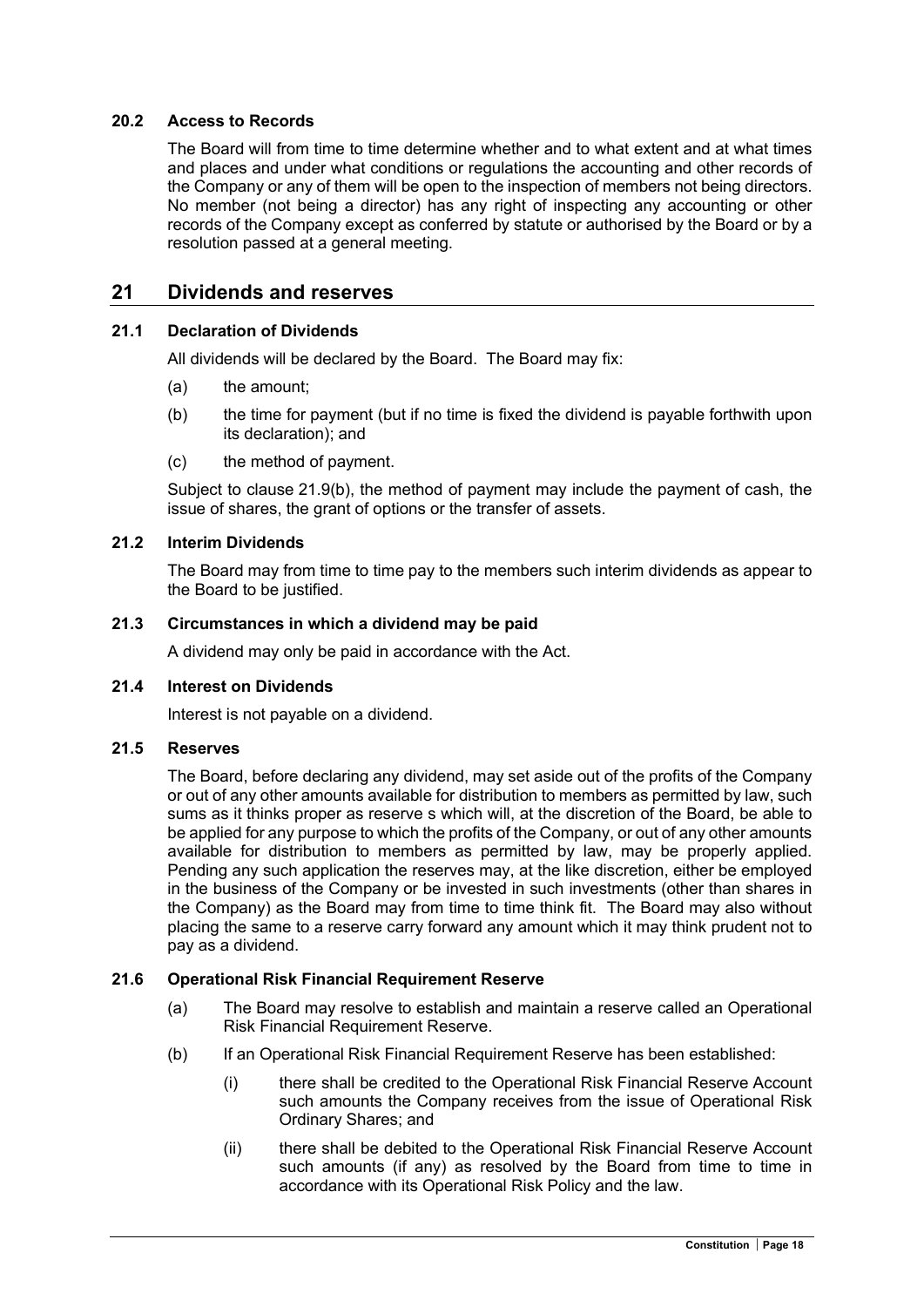### 21.7 Entitlement to Dividends

All dividends will be declared and paid to the members in proportion to their shares, subject to the rights of persons, if any, entitled to shares with special rights as to dividends.

### 21.8 Deductions from Dividends

The Board may deduct from any dividend payable to any member any sums of money presently payable by the member to the Company on account of calls or otherwise in relation to the shares of the Company.

### 21.9 Dividends in Specie

- (a) Subject to clause 21.9(b), the Board may, in declaring a dividend or bonus, direct payment of such dividend or bonus wholly or partly by the distribution of specific assets and, in particular, of paid-up shares, debentures or debenture stock of any other company or in any one or more of such ways and the Board will give effect to such resolution. Where any difficulty arises in regard to such distribution the Board may settle the same as it thinks expedient, and fix the value for distribution of such specific assets or any part thereof and may determine that cash payments will be made to any members upon the footing of the value so fixed in order to adjust the rights of all parties and may vest any such specific assets in trustees as may seem expedient to the Board.
- (b) The Board may only pay a dividend in relation to Operational Risk Ordinary Shares in cash.

### 21.10 Payment of Dividends

Any dividend, interest, or other money payable in cash in respect of shares may be paid by cheque or warrant sent through the post directed to the registered address of the member or, in the case of joint members, to the registered address of that one of the joint members who is first named on the register of members or to such person and to such address as the member or joint members may in writing direct. Every such cheque or warrant will be made payable to the order of the person to whom it is sent. Any one of two or more joint members may give effectual receipts for any dividends, interest, or other money payable in respect of the shares held by them as joint members.

### 22 Loans by the Company

### 22.1 Loans to members

At the request of a member, the Board may resolve in writing to make a loan to a member on terms fixed by the Board provided always that:

- (a) the terms of such loan comply with the requirements of section 109N of the Income Tax Assessment Act 1936 (Cth) and any consolidation, amendment, re-enactment or replacement of it;
- (b) the loan is not made prior to 7 days from the date the member is notified of such terms; and
- (c) the member has not during that period informed the Company that the terms of the loan are unacceptable.

If the terms of the loan have not been rejected by the member within the period referred to, those terms are binding upon the Company and the member and the loan moneys will be paid to the member.

### 22.2 Other loans

Loans made by the Company that do not comply with the requirements of clause 22.1 must be in writing and executed by the parties.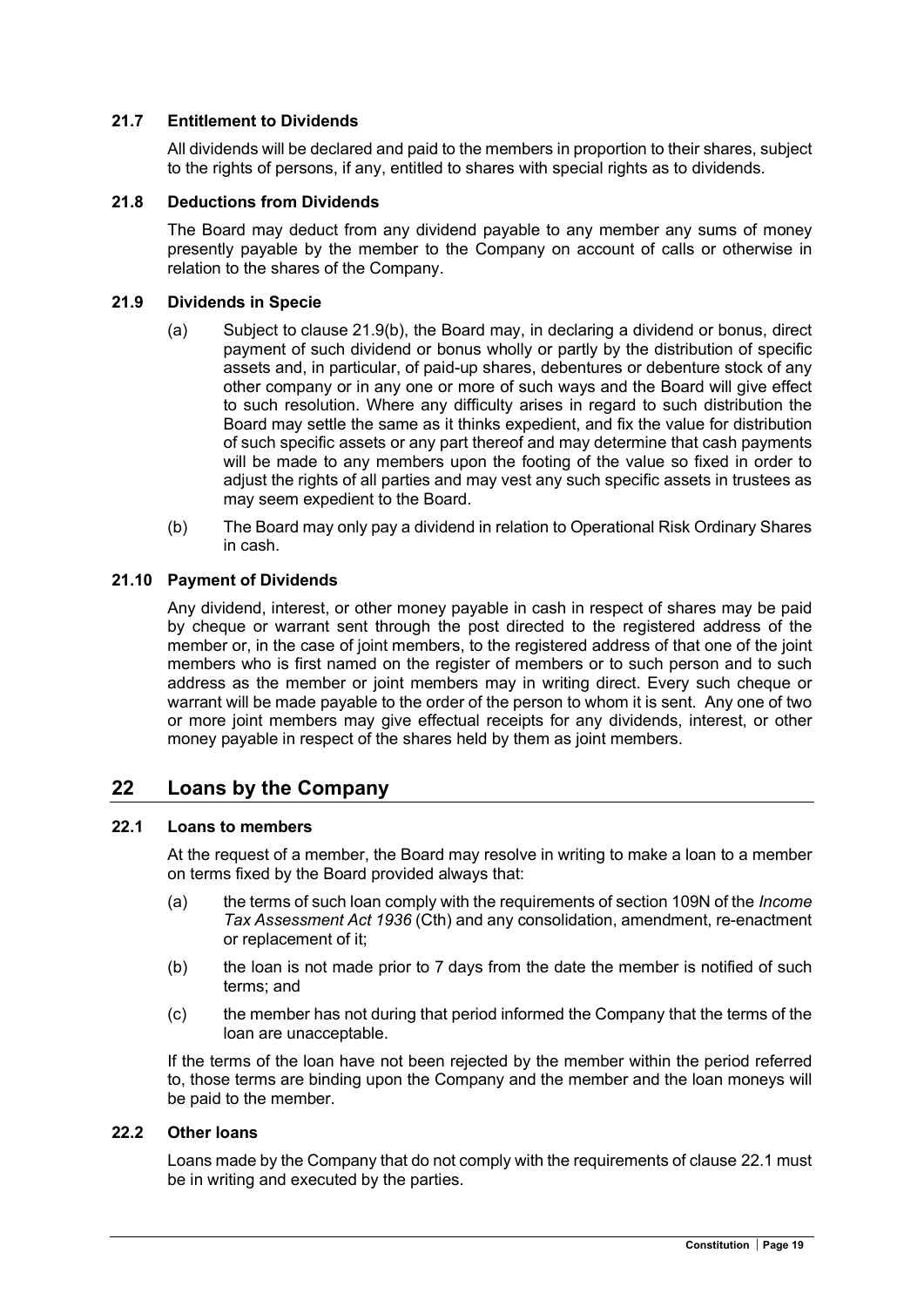## 23 Capitalisation of profits

### 23.1 Capitalisation of Reserves

The Board may resolve that it is desirable to capitalise any part of the amount for the time being standing to the credit of any of the Company's reserve accounts or to the credit of the profit and loss account or otherwise available for distribution. Consequent upon such resolution such sum may be set free for distribution amongst the members who would have been entitled thereto if distributed by way of dividend and in the same proportions on condition that the same be not paid in cash but be applied either in or towards paying up any amounts for the time being unpaid on any shares held by such members respectively or paying up in full unissued shares or debentures of the Company to be allotted and distributed credited as fully paid up to and amongst such members in the proportion aforesaid, or partly in the one way and partly in the other.

### 23.2 Powers of Board

Whenever such a resolution as aforesaid has been passed, the Board will make all appropriations and applications of amounts resolved to be capitalised thereby, and all allotments and issues of fully paid shares or debentures, if any, and generally do all acts and things required to give effect thereto. The Board has full power to make such provision by the issue of fractional certificates or by payment in cash where shares or debentures become issuable in fractions, and also to authorise any person to enter on behalf of all the members entitled thereto into an agreement with the Company providing for the allotment to them respectively, credited as fully paid up, of any further shares or debentures to which they may be entitled upon such capitalisation, or (as the case may require) for the payment up by the Company on their behalf, by the application thereto of their respective proportions of the amounts resolved to be capitalised, of the amounts or any part of the amounts remaining unpaid on their existing shares, and any agreement made under such authority will be effective and binding on all such members.

### 24 Notices

### 24.1 Giving of Notices

The Company may give notice to any director or member:

- (a) personally;
- (b) by sending it by post to the address of the director as notified to the Board or the address for the member in the register of members or the alternative address (if any) nominated by the director or member; or
- (c) by sending it to the facsimile number or email address (if any) nominated by the director or the member.

Any notice sent by post is taken to be given three days after it is posted. Any notice sent by facsimile is taken to be given on the business day after it is sent. Any notice sent by email is taken to be given on the business day it is sent.

### 24.2 Notice to Joint Members

Notice to joint members may be given to the joint member first named in the register of members.

### 24.3 Notice to Representatives

A notice may be given by the Company to persons entitled to a share in consequence of the death or bankruptcy of a member by sending it through the post in a prepaid letter addressed to them by name, or by the title of representatives of the deceased, or assignee of the bankrupt, or by any like description, at the address, if any, within the State supplied